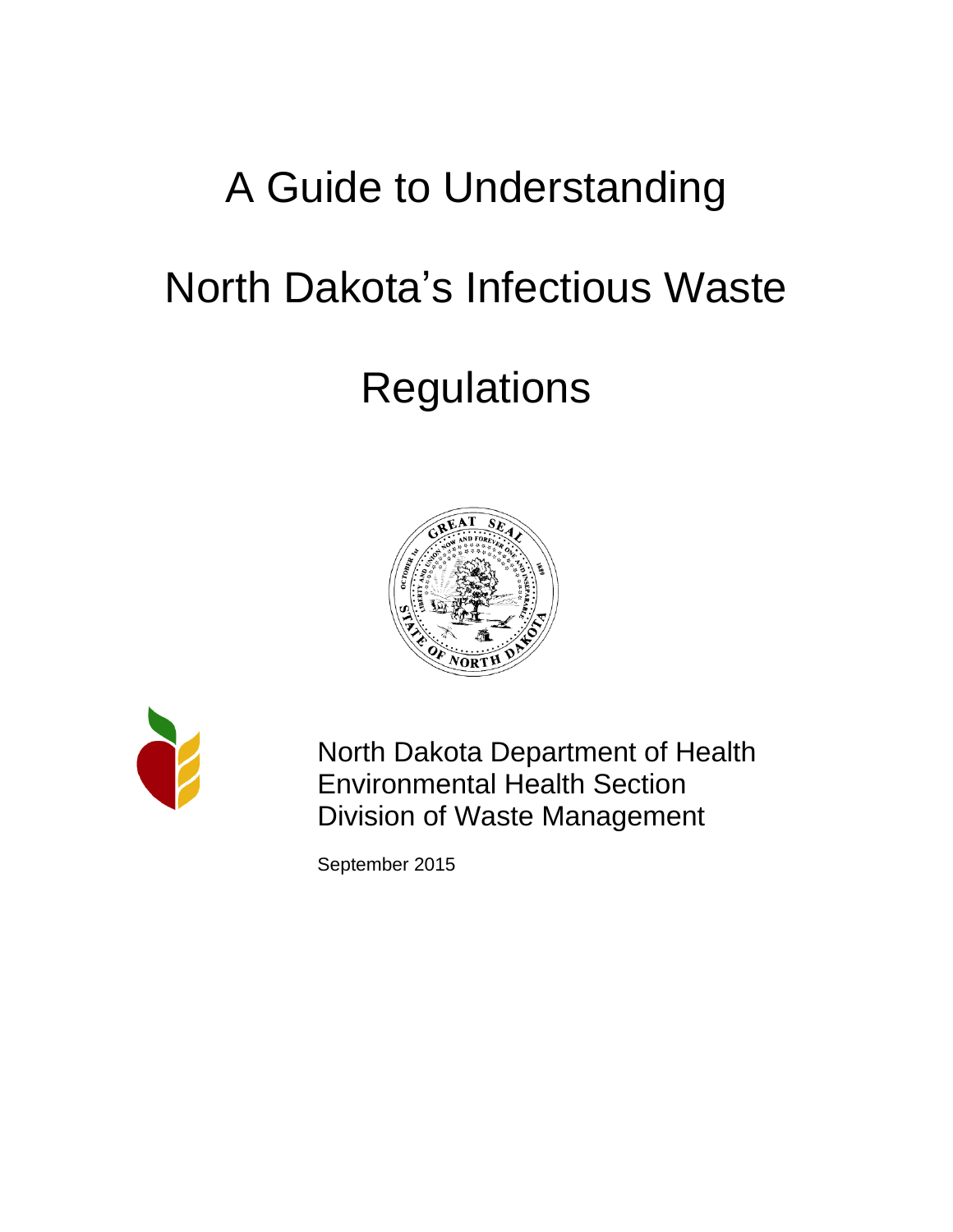## **TABLE OF CONTENTS**

## Page

|    | Introduction |    |
|----|--------------|----|
| B. |              |    |
|    |              |    |
|    |              |    |
|    |              |    |
|    |              |    |
|    |              |    |
|    |              |    |
|    |              |    |
|    |              |    |
| K. |              |    |
|    |              |    |
|    |              |    |
|    |              |    |
|    |              |    |
|    |              |    |
|    |              |    |
| R. |              |    |
| S. |              |    |
|    |              | 19 |

## **Attachments**

| North Dakota Infectious Waste Management Regulations |  |  |
|------------------------------------------------------|--|--|
|                                                      |  |  |

The EPA's Registered Antimicrobial Products for Medical Waste Treatment  $2.$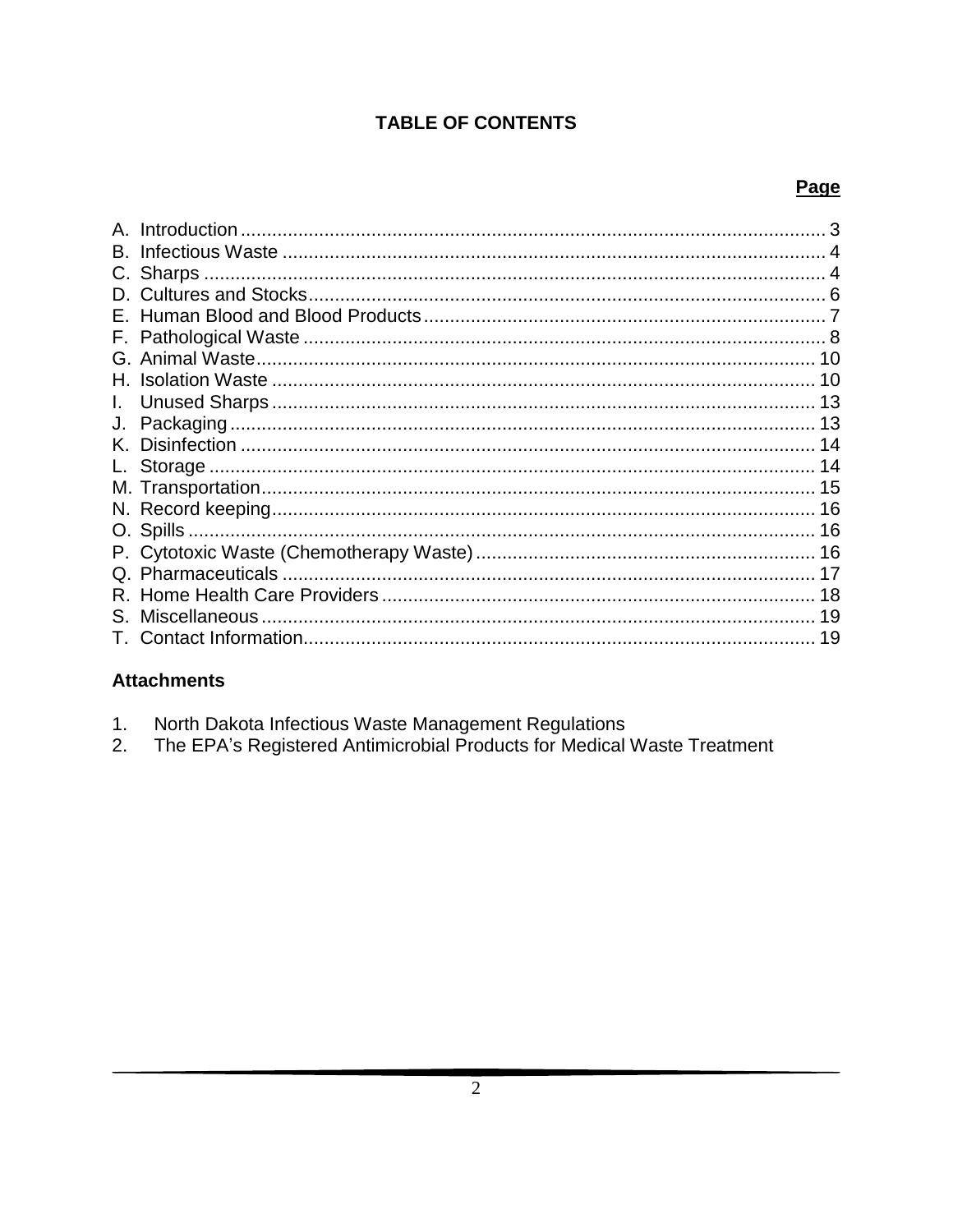#### A. Introduction

This document is organized by subject in a question-answer format to aid the reader in understanding North Dakota's regulations governing the management of infectious waste. These regulations, Chapter 33-20-12 of the North Dakota Administrative Code (NDAC), are included as Attachment 1 and should be reviewed for a full understanding of infectious waste management requirements.

#### REGULATORY AUTHORITY.

The North Dakota Department of Health promulgated Chapter 33-20 NDAC pursuant to its authority under North Dakota Century Code (NDCC) Chapter 23-29, Solid Waste Management. The regulations became effective Dec. 1, 1992.

#### WHO ENFORCES THE REGULATIONS?

The North Dakota Department of Health, Division of Waste Management, is responsible for monitoring compliance with the regulations.

#### JOINT AND SEVERAL LIABILITY.

Infectious waste generators are responsible for the storage, collection and disposal of their infectious waste. Generators are responsible for ensuring that infectious waste is transported off-site for treatment by a permitted transporter and disposed at a site or facility which has all applicable permits required to manage infectious waste.

THIS DOCUMENT IS NOT LEGAL ADVICE. READ THE ENTIRE DOCUMENT. This guide is not intended as legal advice, but as an aid to understanding the North Dakota Infectious Waste Management Regulations, Chapter 33-20-12 NDAC, through a question-answer format.

This is the first edition of this document. The document will be periodically revised as new questions arise, new information becomes available, or if regulations change. Comments on the content and readability of the document are encouraged. Comments may be sent to the Division of Waste Management, 1120 28th Avenue North, Suite B, Fargo, ND 58102.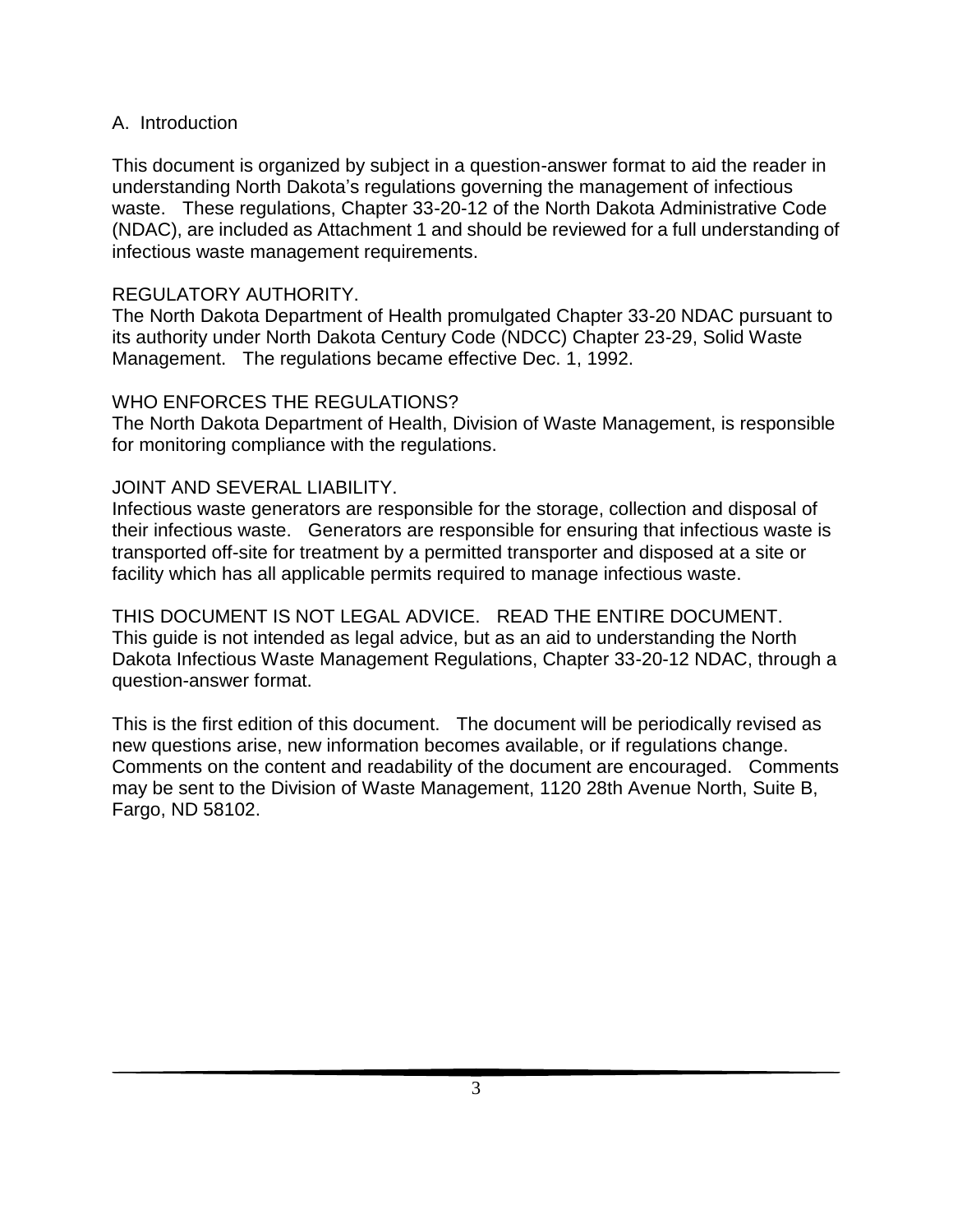## B. Infectious Waste

## **Question: What is infectious waste?**

- **Answer:** The Section 23-29-03.5 NDCC defines infectious waste as solid waste that may contain pathogens with sufficient virulence and in sufficient quantity that exposure of a susceptible human or animal to the solid waste could cause the human or animal to contract an infectious disease. Regulated infectious waste includes *but is not limited to*:
	- $\triangleright$  Sharps.
	- $\triangleright$  Cultures and Stocks.
	- $\triangleright$  Human blood and Blood Products.
	- $\triangleright$  Pathological Waste.
	- $\triangleright$  Animal Waste.
	- $\triangleright$  Isolation Waste.
	- Unused Sharps.

The majority of waste produced at any medical facility is not classified as infectious waste. Materials such as office waste, paper from examination tables, gauze, packaging and band-aids are not considered infectious waste and may be disposed of as regular solid waste. North Dakota does not have a separate definition for medical waste.

#### **Question: To whom do the rules apply?**

**Answer:** The rules apply to all generators and handlers of regulated infectious waste. Generators include anyone who generates infectious waste, such as hospitals, clinics, nursing homes, home health care providers, first aid stations in schools and industries, veterinarians, tattoo parlors, chiropractors, dentists, laboratories, research facilities, health units, and emergency medical service providers. Waste handlers include anyone who handles, transports, stores, processes, treats or disposes of infectious waste.

#### **Question: What is excluded from the definition of regulated infectious waste?**

- **Answer:** Hazardous waste, ash from incineration of infectious waste, treated infectious waste and infectious waste generated in a household are excluded from the definition of regulated infectious waste. Management of these wastes are not covered in this document. Information about the management of sharps from households can be found on our web page: www.ndhealth.gov/wm.
- C. Sharps

#### **Question: What are sharps?**

**Answer:** The NDAC defines sharps as Sharps that have been used in animal or human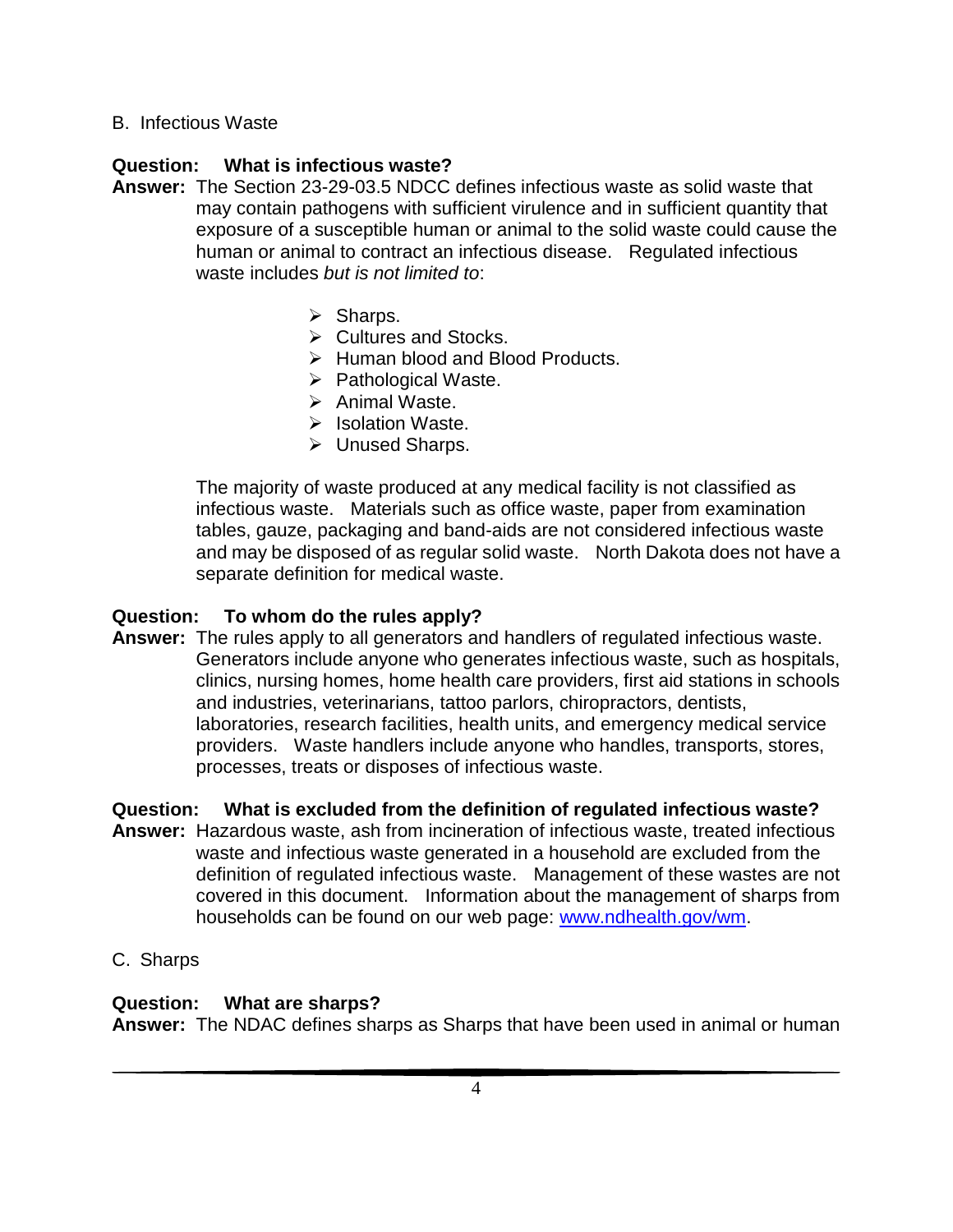patient care or treatment or in medical, research, or industrial laboratories, including hypodermic needles, syringes (with or without the attached needle), Pasteur pipettes, scalpel blades, blood vials, needles with attached tubing, and culture dishes (regardless of presence of infectious agents). Also included are other types of broken or unbroken glassware that were in contact with infectious agents, such as used slides and cover slips."

#### **Question: Do all syringes without the attached needle have to be managed as infectious waste?**

**Answer:** If the syringe, without the attached needle, contained an infectious agent, blood or blood products or bodily fluids it must be managed as an infectious waste. All other syringes (i.e., dose syringes, irrigation syringes) may be managed as a solid waste. The appropriate solid waste hauler, transfer station (if used) and disposal facility must be informed of your practices.

#### **Question: Are plastic slides and cover slips included in the definition of a sharp?**

**Answer:** Yes, if they were in contact with an infectious agent.

## **Question: Do sharps have to be rendered nonsharp?**

**Answer:** Yes. The rules state that sharps must be incinerated or disinfected and sharps that are not incinerated must be rendered nonsharp before disposal. Processes to render sharps nonsharp include grinding, shredding and encapsulation.

## **Question: How does encapsulation work?**

- **Answer:** The purpose of encapsulation is to ensure that individual sharps cannot be freed through an inadvertent bursting of the sharps container. A variety of encapsulation materials are available, such as epoxy, grout and concrete. However, it is imperative that the encapsulation of sharps for ultimate disposal in a permitted solid waste landfill meet the following criteria, regardless of the encapsulation that is used:
	- I. The encapsulating mixture must be sufficiently fluid to penetrate the collected sharps to the bottom of the container.
	- II. The encapsulating mixture must surround ALL the collected sharps.
	- III. The encapsulating mixture must "set" to a rigid form prior to disposal in a solid waste disposal site.
	- IV. The encapsulator must not be of an expanding nature that will burst the sharps container.

Sharps encapsulated in accordance with the above criteria do not have to be specially marked. However, it is recommended that the solid waste facility be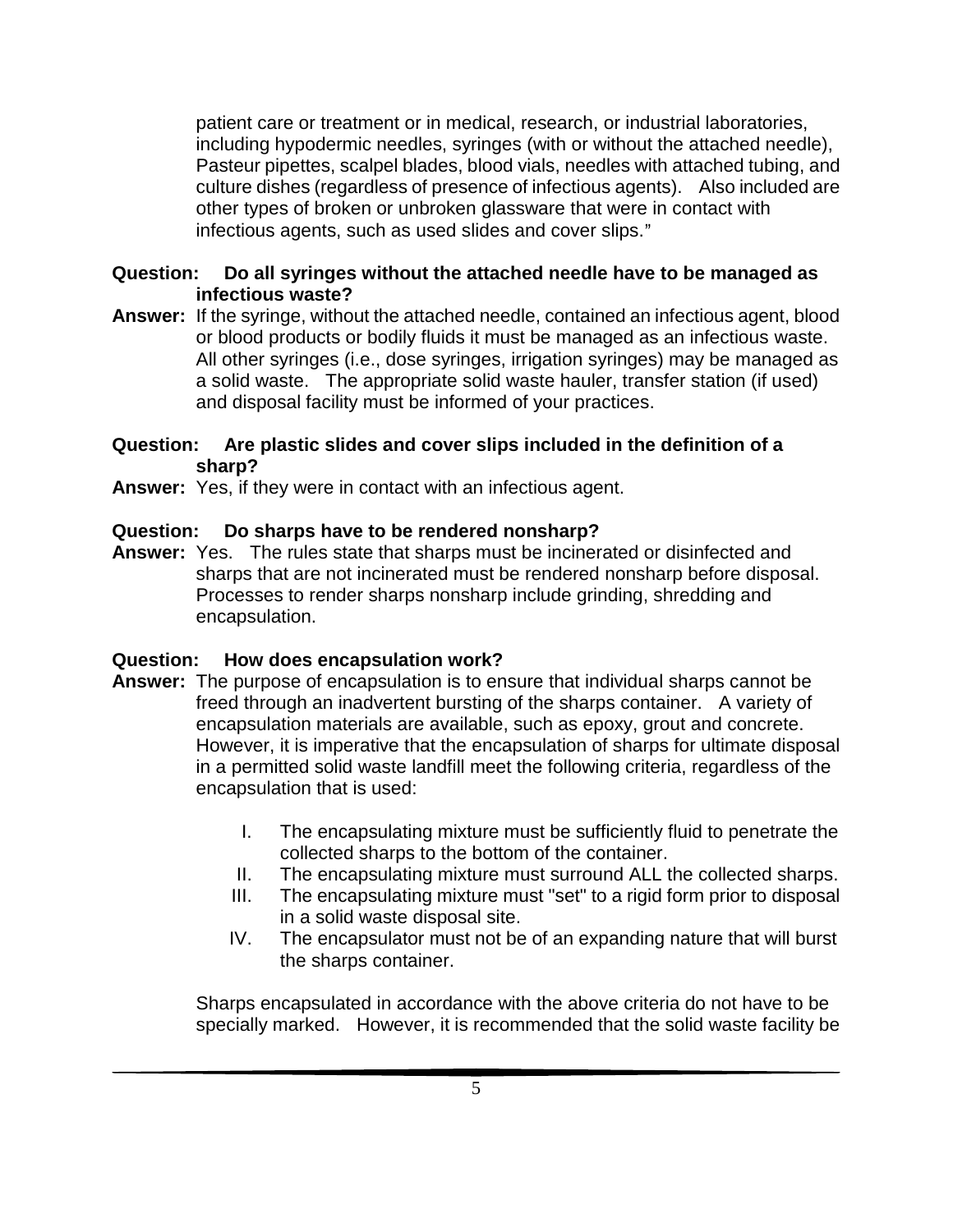made aware of the management practices.

## **Question: Can sharps containers be made out of glass?**

**Answer:** No. Glass is an unsuitable material for sharps containers due to the increased risk of injury it poses. Sharps must be placed in a closable, rigid, leakproof and puncture-resistant biohazard container. (See the Bloodborne Pathogen Standard (BPS) at:

<https://www.osha.gov/SLTC/bloodbornepathogens/index.html> for additional information.)

#### **Question: Are orthodontic wires considered sharps?**

**Answer:** The federal Occupational and Safety Health Administration (OSHA) includes orthodontic wires in its definition of sharps in the BPS. Therefore, facilities required to comply with the BPS must manage the wires as sharps.

## **D. Cultures and Stocks**

#### **Question: What are cultures and stocks?**

**Answer:** The NDAC defines cultures and stocks as Cultures, and stocks of infectious agents and associated biologicals, including cultures from medical and pathological laboratories; cultures and stocks of infectious agents from research and industrial laboratories; wastes from the production of biologicals; discarded live and attenuated vaccines; and culture dishes and devices used to transfer, inoculate, and mix cultures are all considered infectious waste.

#### **Question: So what exactly does that mean?**

- **Answer:** Cultures and stocks refer to systems used to grow and maintain infectious agents in vitro, including, but not limited to:
	- $\triangleright$  Nutrient agars, gels, broths (including those utilizing human blood or blood products).
	- $\triangleright$  Human and primate cell lines.
	- $\triangleright$  Impure animal cell lines.

The term biologicals is intended to mean preparations made from living organisms and their products that are used in diagnosing, immunizing or treating human beings or animals, including, but not limited to:

- $\triangleright$  Serums.
- **▶** Vaccines.
- $\triangleright$  Antigens.
- $\triangleright$  Antitoxins.

Last, the phrase "culture dishes and devices used to transfer, inoculate or mix cultures" refers to items that have come into contact with infectious agents, as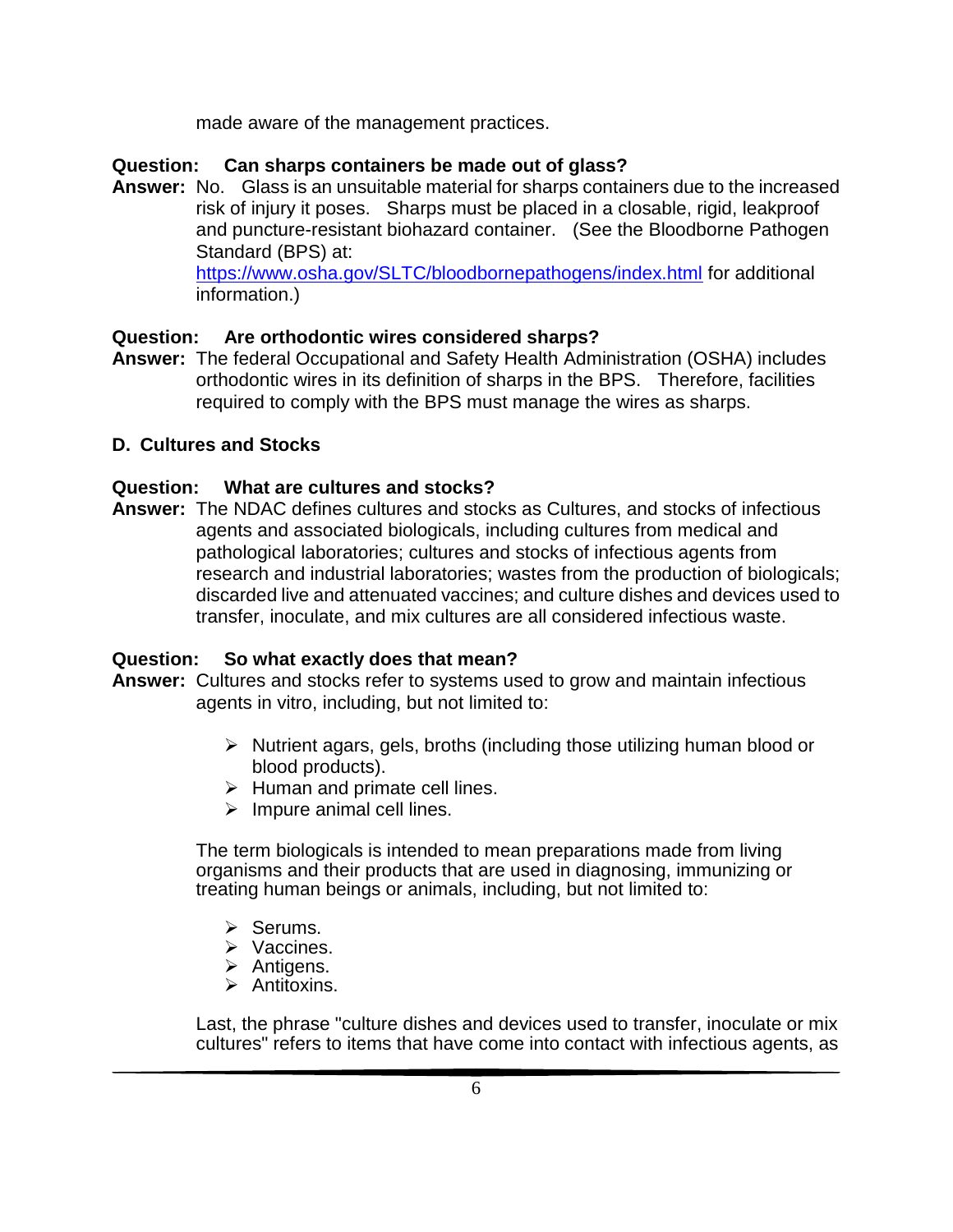in the recovery of such agents in culture from clinical specimens, and includes:

- $\triangleright$  Plastic or glass plates, flasks, vials, beakers, bottles, jars and tubes.
- $\triangleright$  Inoculation loops and wires.
- $\triangleright$  Manual and mechanical stirring devices.
- $\triangleright$  Rubber, plastic and cotton stoppers and plugs.
- $\triangleright$  Filtering devices made of natural and artificial substances.
- $\triangleright$  Materials used to clean and disinfect items indicated above after routine use or accident.

## **Question: How can unused portions of vaccines be disposed?**

**Answer:** Live or weakened vaccines are classified as infectious waste under the infectious waste rules. Vaccines made from a killed virus are not infectious and may be managed as solid waste.

## **E. Human Blood and Blood Products**

## **Question: What is included in the human blood and blood products category?**

**Answer:** Human blood and blood products include liquid waste human blood; products of blood; items saturated or dripping with human blood; or items that were saturated or dripping with human blood that are now caked with dried human blood (including serum, plasma, and other blood components, and their containers).

#### **Question: How can blood and body fluids be disposed?**

**Answer:** Blood and body fluids may be discharged directly into a Department of Health-approved wastewater collection/treatment system with the approval of the local authorities. Unless they are from patients that are quarantined with a communicable disease (see isolation waste).

#### **Question: How can suction canisters be managed?**

**Answer:** Suction canisters can be treated and solidified with products registered with the U.S. Environmental Protection Agency (EPA). Once the liquids in the suction canister have been treated and solidified, they may be disposed of in the regular trash. Attachment 2 lists EPA's Registered Antimicrobial Products for Medical Waste Treatment (updated August 17, 2012). These products must be used to be in compliance with the rules.

## **Question: Are feminine hygiene products considered infectious waste?**

**Answer:** No, these items are considered solid waste.

#### **Question: Are dressings, band-aids and used gloves considered infectious waste?**

**Answer:** No. These items are only considered infectious waste if they are saturated or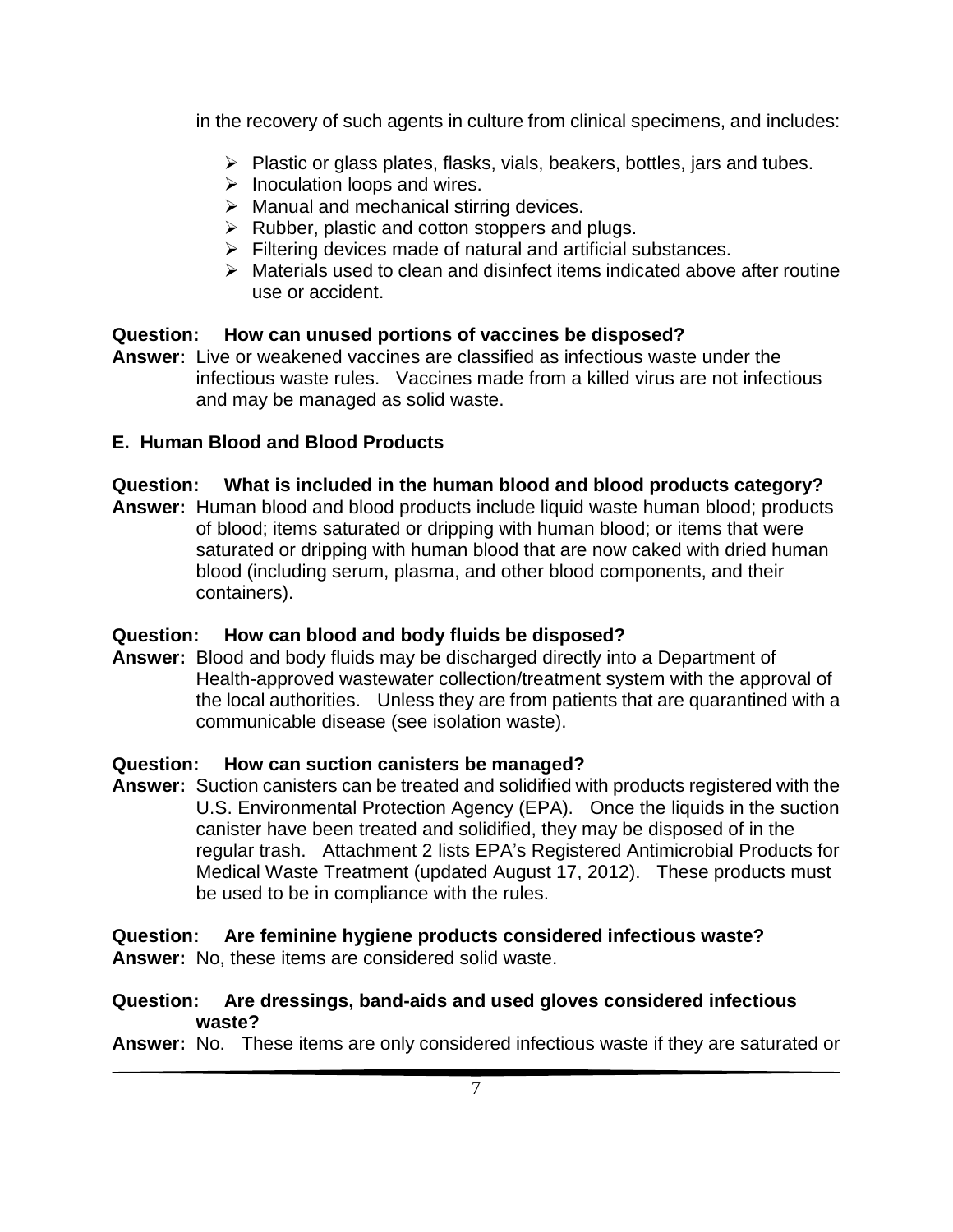dripping with blood. Any material that is caked with dried blood that would dislodge during handling would also be considered infectious waste. However, any material that contains blood which has been absorbed into that material so that it will not adhere to other surfaces upon contact can be disposed of as solid waste. Unless they are from patients that are quarantined with a communicable disease (see isolation waste).

#### **Question: Would all tubing be considered infectious waste?**

**Answer:** Any tubing that contains blood is considered infectious waste. If there is no evidence of visible blood inside the tubing, then it is considered solid waste. Also, needles with attached tubing must be managed as infectious waste.

> Other critical factors for determining if the tubing used in patient care must be managed as regulated infectious waste are (1) direct contact with any of the fluids identified by OSHA as being possible sources of transmission of infectious agents; and (2) the quantities of these fluids. OSHA has described semen, vaginal secretions, pleural fluid, cerebrospinal fluid, synovial fluid, pericardial fluid, amniotic fluid, saliva in dental procedures, and any fluid visibly contaminated with blood as bodily fluids. Conversely, feces, urine and vomitus are not included unless they contain visible blood. For tubing to be designated as regulated infectious waste, it must have been in contact with those fluids listed by OSHA. For example, tubing used in gastrointestinal procedures that is visibly coated with body fluids should be discarded as regulated infectious waste. As stated in the universal precautions requirements of the BPS, if under normal circumstances in which differentiation between body fluid types is difficult or impossible, all body fluids shall be considered potentially infectious materials.

#### **Question: Do linens soiled with blood and/or other body fluids have to be treated as infectious waste?**

**Answer:** No, if the linens are laundered, reused and do not enter the waste stream. Proper handling and laundering are required in accordance with Centers for Disease Control and Prevention (CDC) and OSHA guidelines and standards.

#### **F. Pathological Waste**

#### **Question: What is pathological waste?**

**Answer:** The NDAC defines pathological waste as "human pathological waste, including tissues, organs, and body parts and body fluids that are removed during surgery or autopsy, or other medical procedures, and specimens of body fluids and their containers."

Body fluids include but are not limited to semen, vaginal secretions, pleural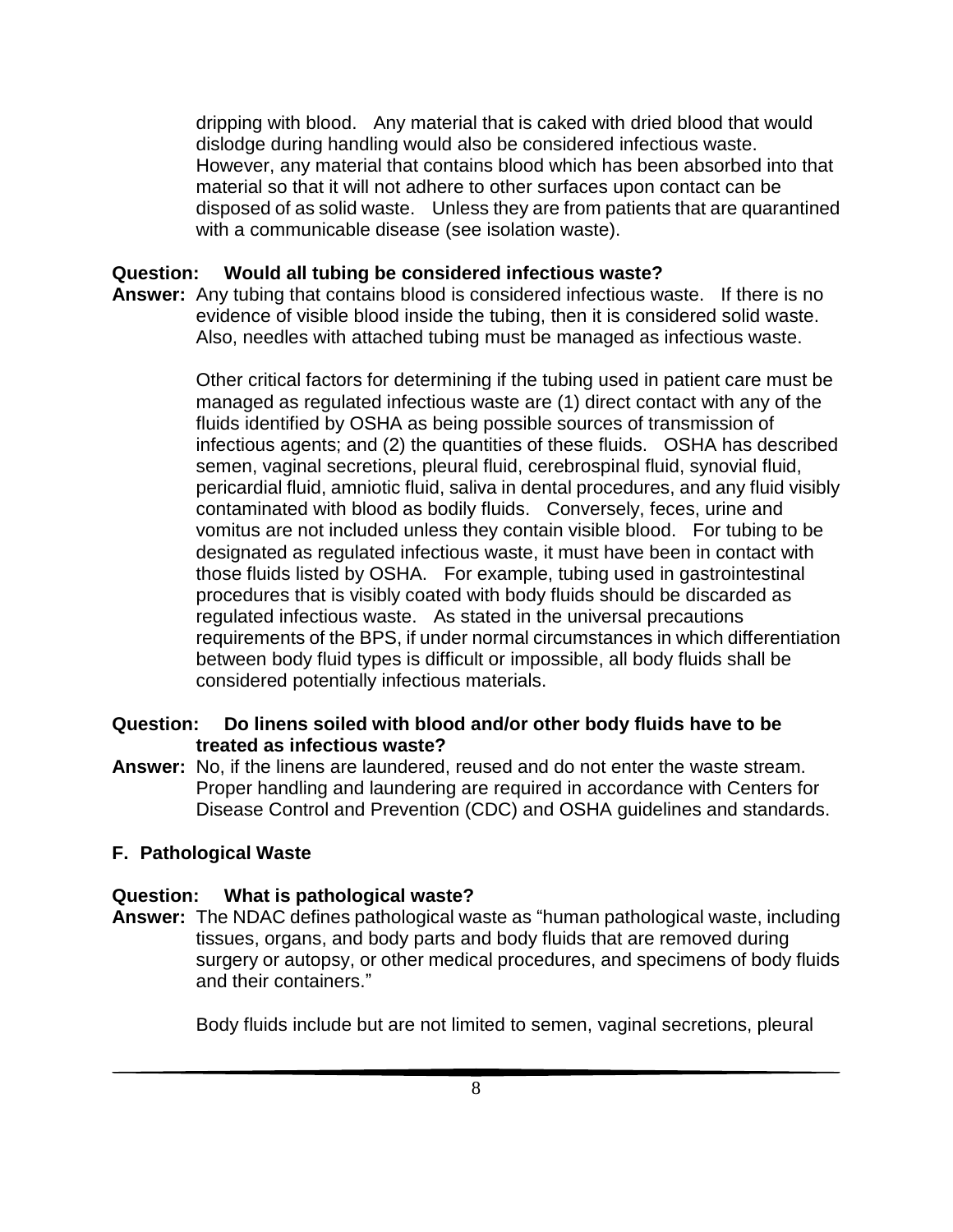fluid, cerebrospinal fluid, synovial fluid, pericardial fluid, amniotic fluid and saliva in dental procedures. Conversely, feces, urine and vomitus are not included unless they contain visible blood or are from patients that are quarantined with a communicable disease (see isolation waste).

#### **Question: If a patient prefers that a body part be managed in another manner rather than sent out as infectious waste, is this allowed?**

**Answer:** Yes. Human corpses, remains, products of conception, and anatomical parts that are intended to be interred, cremated or donated for medical research are excluded from the definition of infectious waste. If the pathological waste contains a highly infectious disease, then it must be managed as an infectious waste.

### **Question: Are teeth considered infectious waste?**

**Answer:** Yes. Extracted teeth are considered a pathological waste (blood and tissue) and must be managed as a regulated infectious waste. Extracted teeth sent to a dental laboratory for shade or size comparisons should be cleaned, surface-disinfected with an EPA-registered disinfectant and transported in a manner consistent with OSHA. Extracted teeth can be returned to patients upon request; however the patient should inform their provider of their intentions prior to the procedure.

> Extracted teeth containing dental amalgam should not be placed in an infectious waste container that uses incineration for final disposal. Teeth with amalgam should be disinfected and disposed of as solid waste. Commercial metal recycling companies also might accept extracted teeth with metal restorations, including amalgam.

#### **Question: Is the disposal of human fetuses governed by the infectious waste regulations?**

**Answer:** No. However, the disposal of nonviable human fetuses shall meet Section 33-03-02-05 NDAC which requires incineration, burial or cremation.

#### **Question: How are organs and tissues that have been fixed for cytological and/or histological examination to be managed?**

**Answer:** Since the fixatives are considered to be hazardous materials, organs and tissues discarded with these chemicals must be processed as hazardous waste, except for blocks of tissue in paraffin or similar embedding materials. The latter prevent the fixatives from leaching into the environment and the chemical fixatives destroy any potential pathogens in the tissue block. Therefore, tissue blocks can be discarded as solid waste. Conversely, if organs and tissues disposed separately from fixatives must be managed as regulated infectious waste.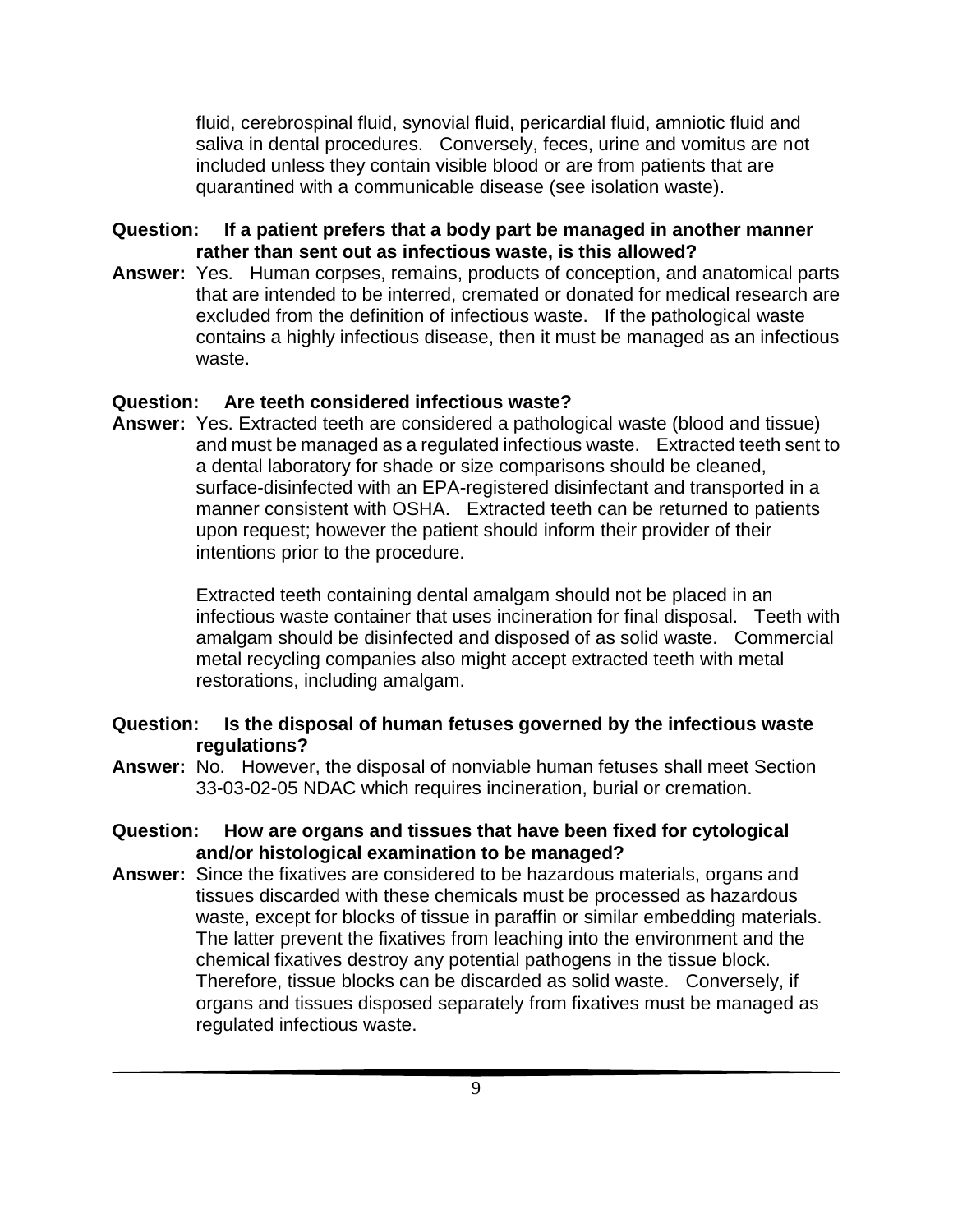## **G. Animal Waste**

## **Question: What is animal waste?**

**Answer:** The NDAC defines animal waste as "contaminated animal carcasses, body parts, and bedding of animals that were known to have been exposed to infectious agents during research (including research in veterinary hospitals), production of biologicals, or testing of pharmaceuticals." Those wastes should be handled as regulated infectious waste.

> Animal waste generated outside the medical community should be handled according to the North Dakota Department of Agriculture rules and guidelines.

#### **H. Isolation Waste**

## **Question: What is isolation waste?**

**Answer:** The NDAC defines isolation waste as "biological waste and discarded materials contaminated with blood, excretion, exudates, or secretions from humans who are isolated to protect others from highly communicable diseases, or isolated animals known to be infected with highly communicable diseases."

> By Executive Order of the President, federal isolation and quarantine are authorized for these communicable diseases:

- $\triangleright$  Cholera
- $\triangleright$  Diphtheria
- $\triangleright$  Infectious tuberculosis
- $\triangleright$  Plague
- $\triangleright$  Smallpox
- $\triangleright$  Yellow fever
- $\triangleright$  Viral hemorrhagic fevers (like Ebola)
- **►** Severe Acute Respiratory Syndrome (SARS)
- $\triangleright$  Flu that can cause a pandemic

The President can revise this list by Executive Order.

The AIDS virus is not listed; therefore, waste generated while treating a patient with AIDS is not an isolation waste.

#### **Question: What about those wastes that are classified as a Category A infectious substances under the U.S. Department of Transportation (DOT) regulations?**

**Answer:** Those wastes will have to be packaged according to DOT and transported by a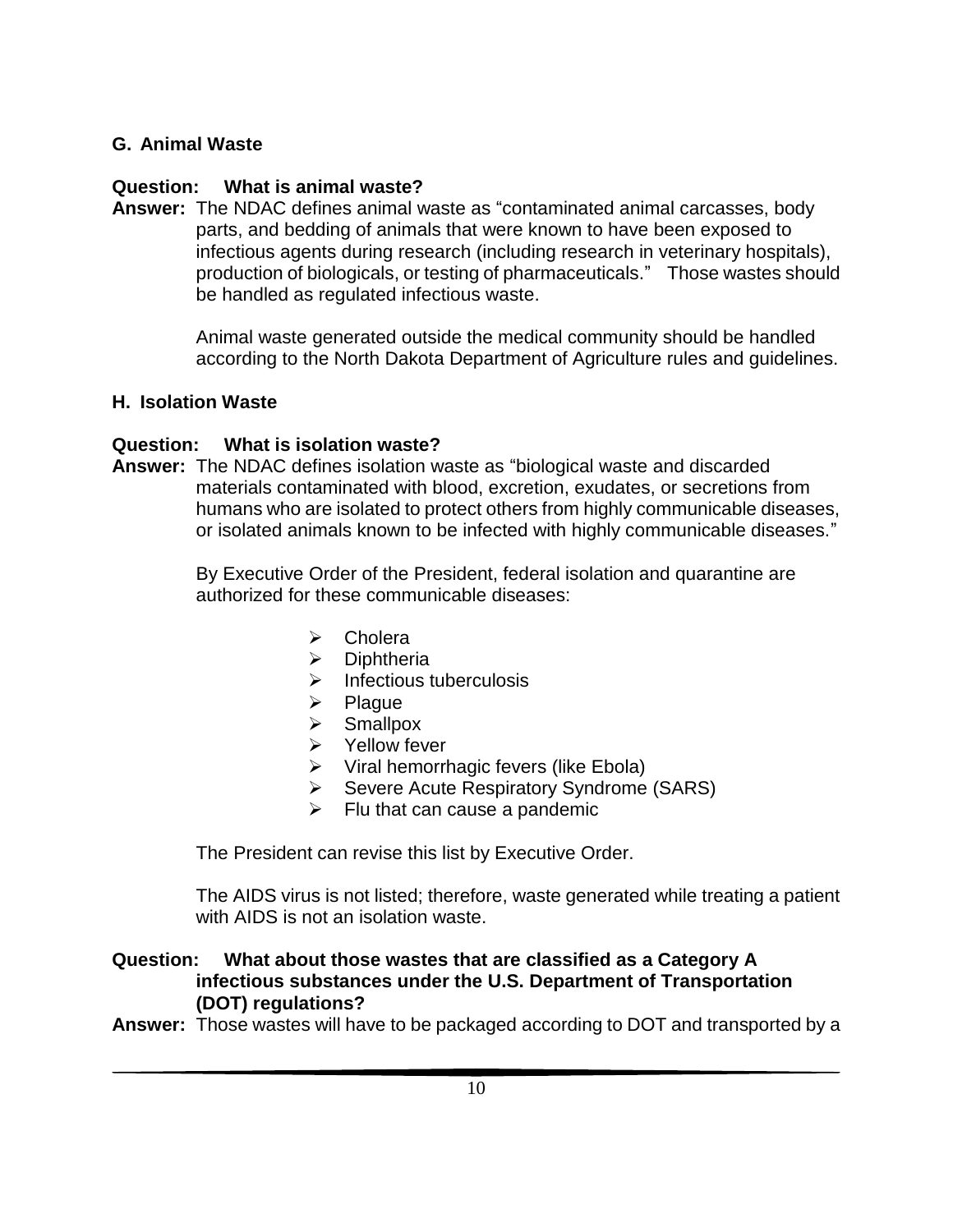#### transporter who is licensed to carry Category A infectious substances.

The table below is a list of Category A infectious substances and is not meant to be all inclusive and cannot account for emerging pathogens. Any infectious substance that meets the definition of a Category A substance must be shipped and packaged as a Category A.

Please note: 'cultures only' appearing next to an organism on the list below indicates Category A status "**only"** if has been amplified through cultivation. 'Cultures only' agents, shipped without amplification, are shipped under the less restrictive criteria for Category B.

| <b>UN Number and Proper</b> | Micro-organism                                                      |
|-----------------------------|---------------------------------------------------------------------|
| Shipping Name               |                                                                     |
| UN 2814 Infectious          | Bacillus anthracis(cultures only)                                   |
| substance affecting         | Brucella abortus(cultures only)                                     |
| humans                      | Brucella melitensis(cultures only)                                  |
|                             | Brucella suis(cultures only)                                        |
|                             | Burkholderia mallei- Pseudomonas mallei-                            |
|                             | Glanders (cultures only)                                            |
|                             | Burkholderia pseudomallei- Pseudomonas pseudomallei (cultures only) |
|                             | Chlamydia psittaci- avian strains (cultures only)                   |
|                             | Clostridium botulinum (cultures only)                               |
|                             | Coccidioides immitis(cultures only)                                 |
|                             | Coxiella burnetii(cultures only)                                    |
|                             | Crimean-Congo hemorrhagic fever virus                               |
|                             | Dengue virus (cultures only)                                        |
|                             | Eastern equine encephalitis virus (cultures only)                   |
|                             | Escherichia coli, verotoxigenic (cultures only)                     |
|                             | Ebola virus                                                         |
|                             | Flexal virus                                                        |
|                             | Francisella tularensis(cultures only)                               |
|                             | Guanarito virus                                                     |
|                             | Hantaan virus                                                       |
|                             | Hantavirus causing hemorrhagic fever with renal syndrome            |
|                             | Hendra virus                                                        |
|                             | Hepatitis B virus (cultures only)                                   |
|                             | Herpes B virus (cultures only)                                      |
|                             | Human immunodeficiency virus (cultures only)                        |
|                             | Highly pathogenic avian influenza virus (cultures only)             |
|                             | Japanese Encephalitis virus (cultures only)                         |
|                             | Junin virus                                                         |
|                             | Kyasanur Forest disease virus                                       |
|                             | Lassa virus                                                         |
|                             | Machupo virus                                                       |
|                             | Marburg virus                                                       |
|                             | Monkeypox virus                                                     |
|                             | Nipah Virus                                                         |
|                             | Mycobacterium tuberculosis (cultures only)                          |
|                             | Omsk hemorrhagic fever virus                                        |
|                             | Poliovirus(cultures only)                                           |
|                             | Rabies virus (cultures only)                                        |
|                             | Rickettsia prowazekii(cultures only)                                |
|                             |                                                                     |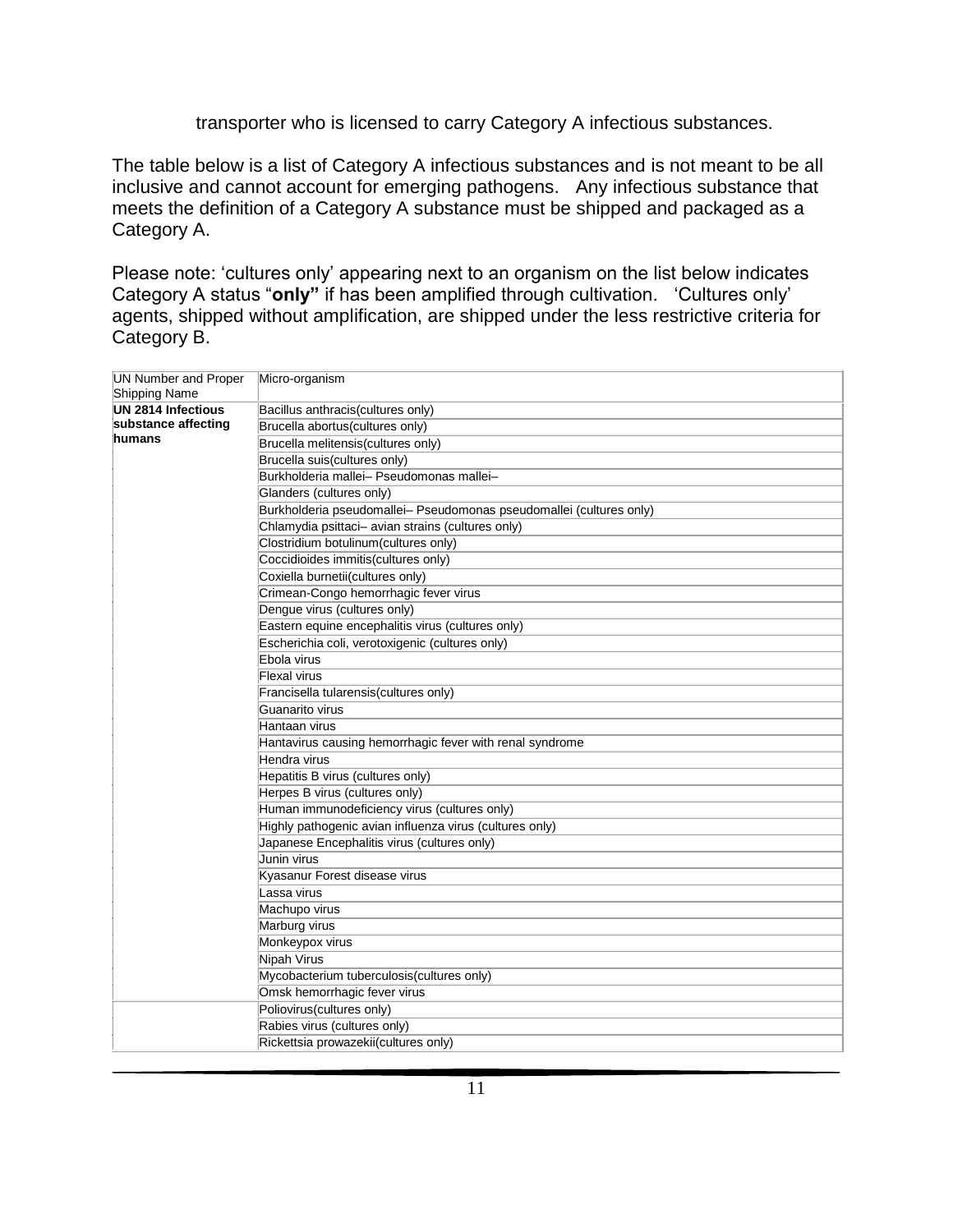|                       | Rickettsia rickettsii(cultures only)                                           |  |  |  |  |
|-----------------------|--------------------------------------------------------------------------------|--|--|--|--|
|                       | Rift Valley fever virus (cultures only)                                        |  |  |  |  |
|                       | Russian spring-summer encephalitis virus (cultures only)                       |  |  |  |  |
|                       | Sabia virus                                                                    |  |  |  |  |
|                       | Shigella dysenteriae type 1 (cultures only)                                    |  |  |  |  |
|                       | Tick-borne encephalitis virus (cultures only)                                  |  |  |  |  |
|                       | Variola virus                                                                  |  |  |  |  |
|                       | Venezuelan equine encephalitis virus (cultures only)                           |  |  |  |  |
|                       | West Nile virus (cultures only)                                                |  |  |  |  |
|                       | Yellow fever virus(cultures only)                                              |  |  |  |  |
|                       | Yersinia pestis(cultures only)                                                 |  |  |  |  |
| <b>UN 2900</b>        | African swine fever virus (cultures only)                                      |  |  |  |  |
| Infectious substances | Avian paramyxovirus Type 1 – Velogenic Newcastle disease virus (cultures only) |  |  |  |  |
| affecting animals     | Classical swine fever virus (cultures only)                                    |  |  |  |  |
|                       | Foot and mouth disease virus (cultures only)                                   |  |  |  |  |
|                       | Lumpy skin disease virus (cultures only)                                       |  |  |  |  |
|                       | Mycoplasma mycoides- Contagious bovine pleuropneumonia (cultures only)         |  |  |  |  |
|                       | Peste des petits ruminants virus (cultures only)                               |  |  |  |  |
|                       | Rinderpest virus (cultures only)                                               |  |  |  |  |
|                       | Sheep-pox virus (cultures only)                                                |  |  |  |  |
|                       | Goatpox virus (cultures only)                                                  |  |  |  |  |
|                       | Swine vesicular disease virus (cultures only)                                  |  |  |  |  |
|                       | Vesicular stomatitis virus (cultures only)                                     |  |  |  |  |

## **Question: How should I manage isolation waste?**

**Answer:** If it is considered a DOT Category A infectious substance, should be segregated from other infectious waste, properly packaged and transported offsite using a licensed transporter. All non-Category A infectious substances can be managed with the other infectious waste generated at the facility, although extra precautions should be taken to prevent exposure to maintenance personnel and others.

## **Question: How can a copy of CDC's "Guideline for Isolation Precautions 2007" be obtained?**

**Answer:** A copy of the guideline can be obtained from CDC's web site at <http://www.cdc.gov/hicpac/pubs.html>

## **Question: Are urine and feces included under the regulations?**

**Answer:** Not usually, unless the wastes are from a patient that has a disease listed above. Then they should be managed as regulated infectious waste or disinfected prior to sewering. Otherwise, urine and feces should be disposed of through a municipal wastewater disposal system or a septic tank, and the urine cups and stool sample kits can be placed in a bag and disposed of as solid waste. One bag is adequate if the bag is sturdy and the article can be placed in the bag without contaminating the outside of the bag; otherwise, two bags are used.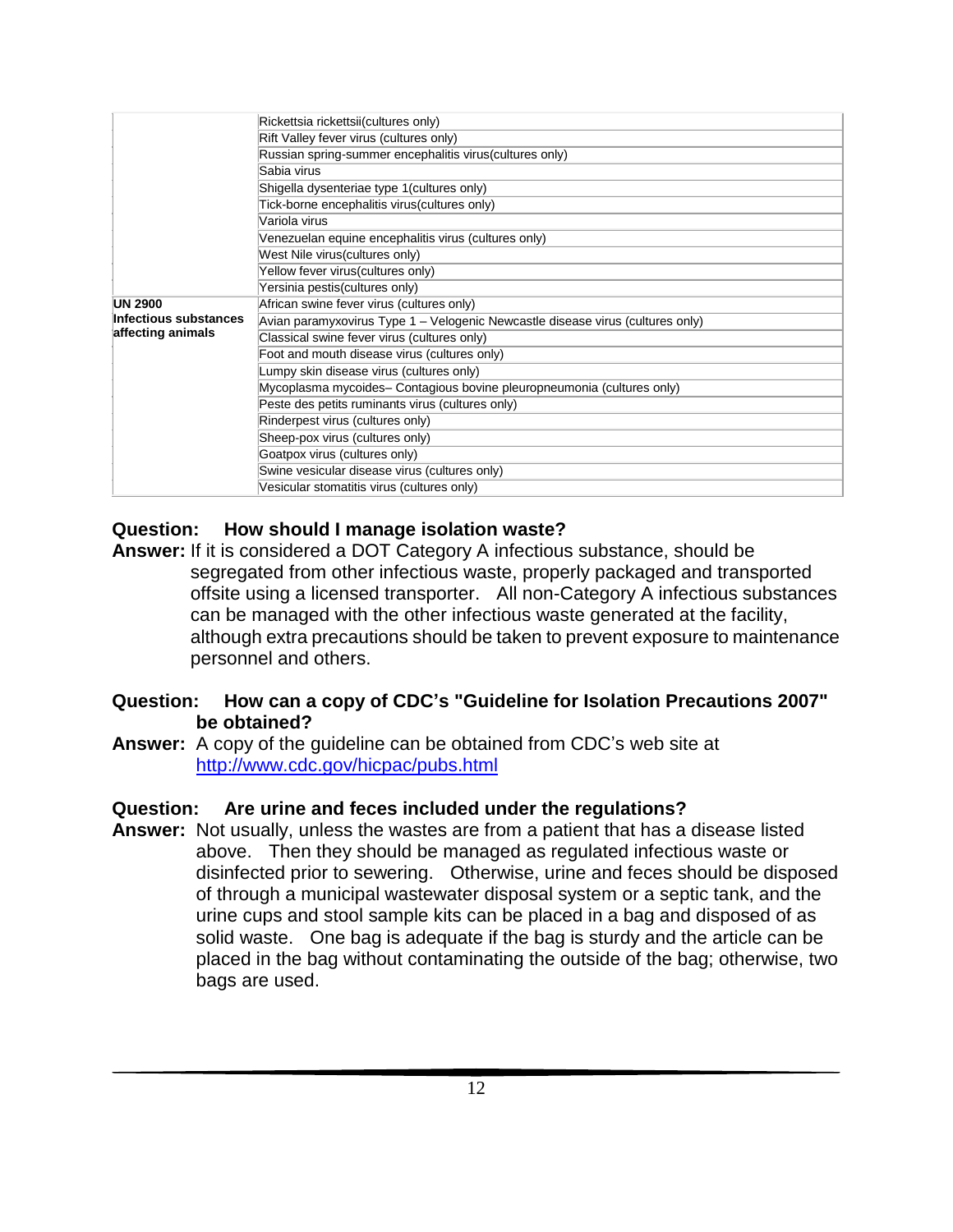## **I. Unused Sharps**

## **Question: What are Unused Sharps?**

- **Answer:** Unused sharps are unused, discarded sharps, hypodermic needles, suture needles and scalpel blades.
- **Question: Do unused needles, or needles that have not come into contact with a patient (needles used only to puncture IV line ports or medicine vials), that are going to be discarded have to be treated as infectious waste?**
- **Answer:** Yes. Needles present an injury hazard to health-care personnel and waste workers. Therefore, they should be stored, transported and disposed of in the same manner as needles used in direct patient care.

## **J. Packaging**

## **Question: How thick should a "red bag" be?**

**Answer:** The North Dakota Infectious Waste rules do not dictate the thickness of a bag. The rules do require that waste be placed in distinctive containers that do not leak and that are impervious, puncture resistant and tear resistant. Generators also must comply with the U.S. Department of Transportation's (DOT) packaging regulations if transporting materials that meet DOT's definition of infectious substances. This also includes waste generated and transported by professional home health-care providers.

## **Question: Should treated waste be packaged and labeled as infectious waste?**

- **Answer:** If the waste has been rendered noninfectious, it is considered a solid waste and no longer needs to be labeled as infectious waste. If the wastes were treated in red bags and red containers and are still recognizable, the disposal facilities must be notified that the waste is coming and that it has been treated.
- **Question: How should the containers be labeled if shipped off-site for treatment?**
- **Answer:** Containers of infectious waste shipped off-site for treatment must be labeled with the universal biohazard symbol as specified in the BPS (29 CFR 1910.1030 (g)(1)(i)(B) and (C)) and the word BIOHAZARD. In addition, the containers and labeling must meet the DOT packaging, marking, labeling and record-keeping requirements under 49 CFR Section 173.197 regulated medical waste. Special packaging and labeling requirements must be met for DOT Category A infectious Substance.

## **Question: Should bags used to line a container be labeled?**

**Answer:** Yes. Bags used to line the inside of a container must be labeled or color-coded according to paragraph 29 CFR1910.1030 $(g)(1)(I)$ . If individual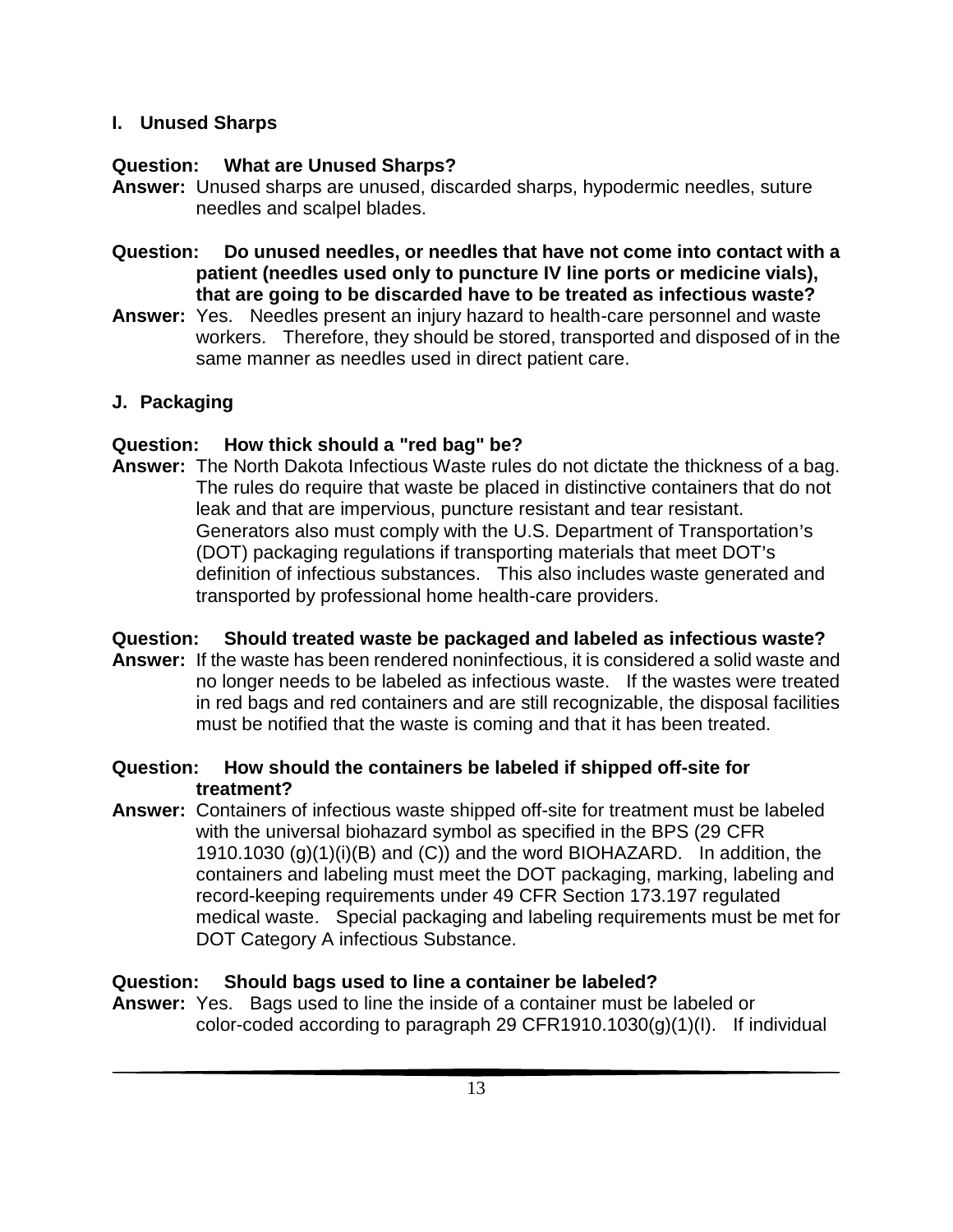containers of blood or regulated infectious waste are placed in a larger container during storage, transport, shipment or disposal and that larger container is either labeled with the OSHA "BIOHAZARD" label or color-coded, the individual containers are exempt from the labeling requirement.

## **Question: Can I mix solid waste with infectious waste?**

**Answer:** No. The rules require that regulated infectious waste be separated from other wastes at the point of origin. Any solid waste that is mixed with infectious waste or solid waste placed in an infectious waste container must be managed as infectious waste.

## **K. Disinfection**

## **Question: What does disinfection or disinfect mean?**

**Answer:** As used in the rules, disinfection or disinfect means to remove, inactivate or destroy bloodborne pathogens on a surface or item to the point where the surface or item is no longer capable of transmitting infectious particles. Incineration is one method to disinfect infectious waste. Alternative methods of disinfection include thermal treatment, such as microwave technologies; steam sterilization, such as autoclaving; and chemical/mechanical systems. Attachment 2 lists EPA's Registered Antimicrobial Products for Medical Waste Treatment (updated August 17, 2012) that can be used to disinfect infectious waste.

## **L. Storage**

#### **Question: How should facilities store their infectious waste?**

**Answer:** Waste must be stored in a manner and location that maintains the integrity of the packaging and prevents contact with water, precipitation, wind, the general population and animals. Access to storage areas must be limited to authorized personnel. Areas used for the storage of infectious waste should be labeled with the universal biohazard symbol and the word BIOHAZARD. Treated and non-treated infectious waste must be maintained such that there are no off-site odors.

#### **Question: What about outside storage?**

**Answer:** Outdoor storage areas must be locked, must allow access to authorized personnel only, and must be labeled with the universal biohazard symbol and the word BIOHAZARD. All waste must be in containers. The area must be operated so that there are no spills or releases to the environment and to minimize harborage for insects, rats or other vermin.

## **Question: How long can generators store infectious waste?**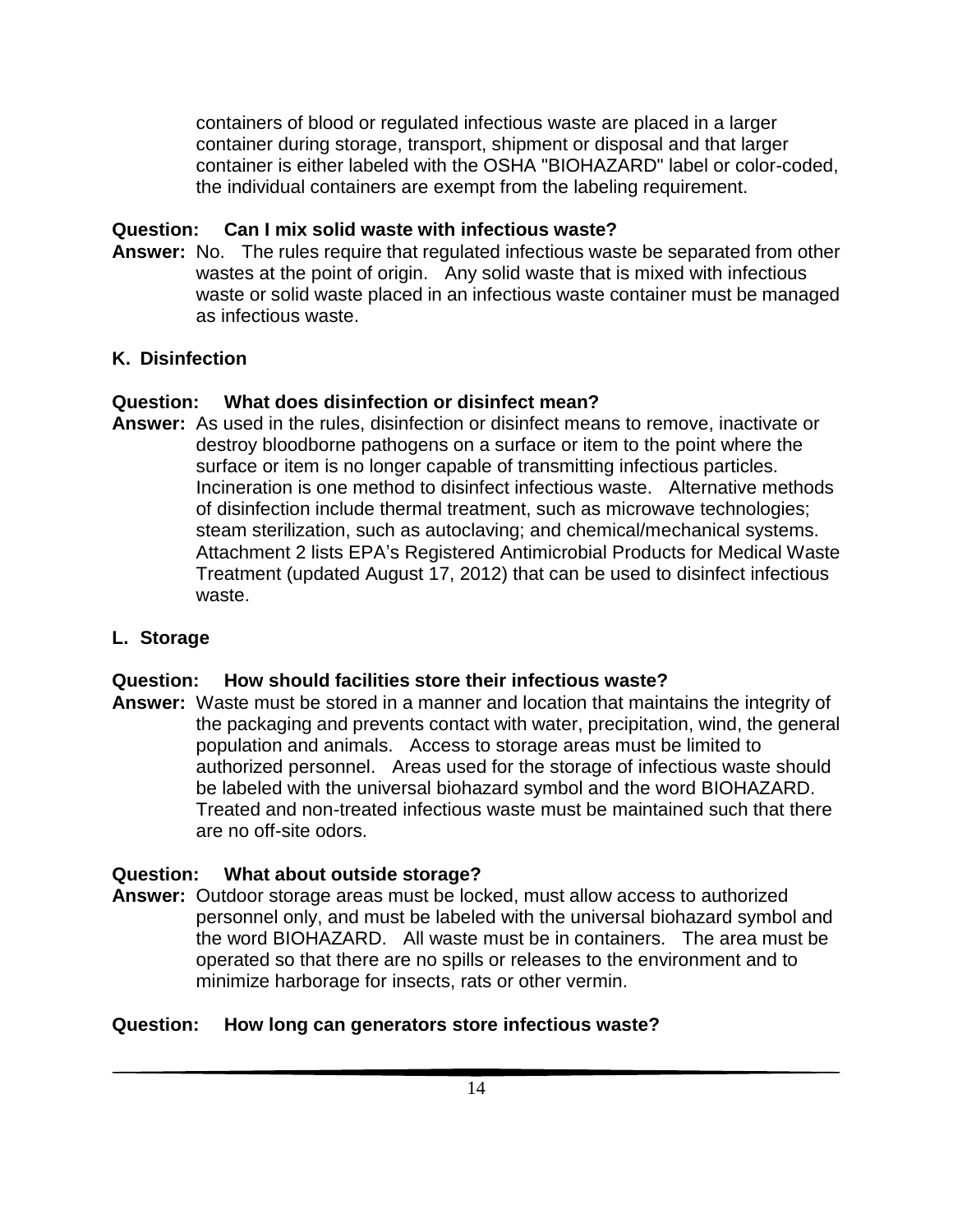**Answer:** There are no maximum time limits that regulated infectious waste may be stored by generators. Such waste must be maintained in a nonputrescent state, using refrigeration when necessary.

## **Question: Can containers of infectious waste be compacted before disposal?**

- **Answer:** No. The rules state that regulated infectious waste may not be subject to mechanical stress or compaction during loading, unloading and transit. Damaged containers and single-use containers contaminated with spilled or leaked infectious waste must be repackaged before transport. To minimize exposure during repackaging of the materials, it is recommended that appropriate personal protective devices be used.
- **Question: If a generator moves to a new location or closes, can it leave its infectious waste behind for someone else to clean up?**
- **Answer:** No. When a waste generator relocates, closes or ceases to generate infectious waste, all infectious waste must be removed and managed in accordance with the North Dakota Infectious Waste Management Rules. Abandonment of waste is a violation of Section 33-20-01.1-04 NDAC.

## **M. Transportation**

- **Question: Are generators who transport their own infectious waste to a treatment facility required to have a waste transporter permit? Answer:** No. However, DOT requirements must be met.
- **Question: Are there other requirements that generators must meet if they choose to have a treatment company dispose of their infectious waste?**
- **Answer:** Yes. Infectious waste must be packaged in accordance with the BPS and the DOT requirements. Reusable containers are acceptable, but they must be disinfected immediately after use. Many waste treatment companies provide these containers to their clients, replacing them with disinfected containers during their scheduled pickup.
- **Question: Can generators use any transporter or management company to dispose of their infectious waste?**
- **Answer:** Yes. However, the company must have a valid North Dakota Solid Waste Transporter permit. All in-state commercial treatment facilities must also have a solid waste management permit from the Department of Health.
- **Question: Are generators responsible for their waste once a permitted transporter has picked up their waste?**
- **Answer:** Yes. Generators are responsible for their waste from cradle to grave.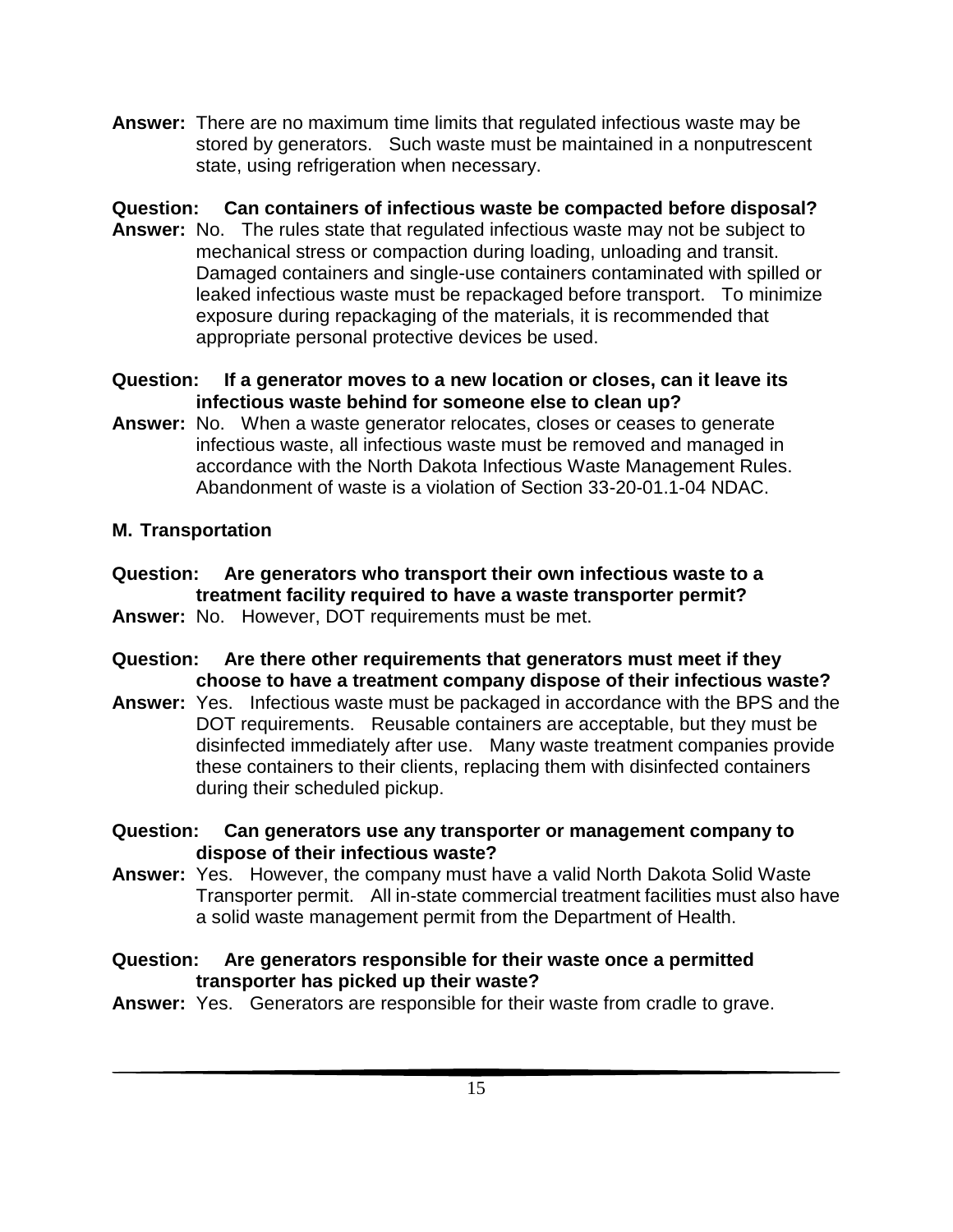## **N. Record Keeping**

## **Question: Are there any record keeping requirements for shipments of untreated infectious waste?**

**Answer:** No. The infectious waste rules do not require generators to keep records of shipment of untreated infectious waste. However, the Department of Health strongly encourages all generators to keep records of the amount of untreated infectious waste shipped off-site for treatment and where it was sent for treatment. The treatment facility may send a certificate of destruction back to the generator. Generators should keep copies of the shipment documents and any certificates of destruction for at least three years.

## **O. Spills**

## **Question: What about infectious waste spills?**

**Answer:** Spills of infectious waste must be cleaned up immediately and the area disinfected. Spills that may affect the general public health must be reported immediately to the Department of Health. During normal business hours, spills may be reported to the Department of Health at 701.328.5166 or 800.755.1625. Outside normal working hours, spills may be reported to State Radio at 800.472.2121 (in-state calls) or 701.328.9921 (out-of-state calls).

## **P. Cytotoxic Waste (Chemotherapy Waste)**

## **Question: What is chemotherapy waste?**

**Answer:** Chemotherapy waste means any disposable material that has come in contact with cytotoxic/antineoplastic agents and/or antineoplastic agents during the preparation, handling and administration of such agents. Such wastes include, but are not limited to, masks, gloves, gowns, goggles, empty IV tubing, bags, gauze and vials and other contaminated materials.

## **Question: What about containers holding liquids?**

**Answer:** A container (i.e., vial, IV bag, syringe) that holds free liquid, excluding residual amounts, must be managed as a hazardous waste.

> Under the North Dakota hazardous waste rules, all cytotoxic/ antineoplastic liquid wastes are considered hazardous wastes because they are either "U" listed wastes or they exhibit the characteristic of toxicity (unless proven otherwise). Expired antineoplastic drugs can be managed through a reverse distribution system.

Following are some common antineoplastic wastes and the waste codes associated with them.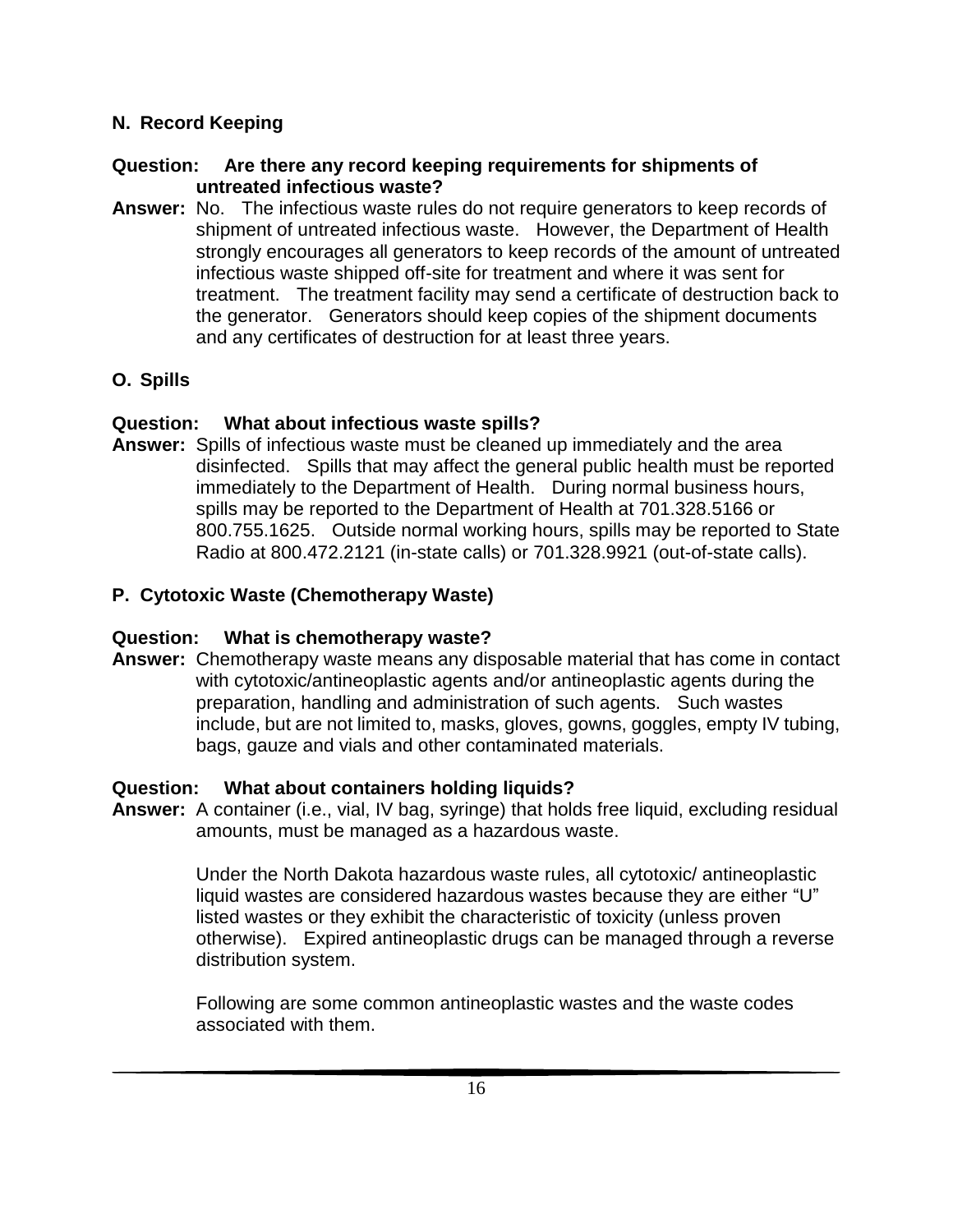| Chlorambucil   | U035 | Cyclophosphamide | U058             |
|----------------|------|------------------|------------------|
| Daunomycin     | U059 | Melphalan        | U <sub>150</sub> |
| Mitomycin C.   | U010 | Streptozotocin   | U237             |
| Uracil Mustard | U237 |                  |                  |

Place the entire container into the bulk hazardous waste container for proper disposal. Individual containers of antineoplastic wastes can be accumulated in a larger container. The containers should be labeled with the words "Hazardous Waste" or "Toxic Waste" and the date the waste was first placed into the container.

#### **Question: What about non-liquid cytotoxic wastes?**

**Answer:** Non-liquid cytotoxic waste should not be disposed of in a sanitary landfill. Empty vials, syringes, gloves, IV bags, alcohol swabs, gauze and paper towels used to wipe up spills must be placed in a cytotoxic waste container that is clearly labeled. Gowns, masks and goggles that have been splashed or otherwise contaminated with a cytotoxic/antineoplastic agent should also be placed in a cytotoxic waste container that is clearly labeled.

> These wastes should be incinerated rather than autoclaved. Incineration temperature of 1,000º centigrade (1,832º Fahrenheit) is recommended to render cytotoxic substances harmless.

Needles used with cytotoxic agents must be placed in a designated sharps container for incineration as a regulated infectious waste.

Linen overtly contaminated with any cytotoxic agent or excreta from a patient within 48 hours following drug administration may be safely handled by using the procedures prescribed for isolation cases. For example, place the contaminated articles in a "yellow" cloth bag lined with a water-soluble plastic bag and then place into the washing machine. Linen without overt contamination can be handled by routine laundering procedures.

#### **Q. Pharmaceuticals**

#### **Question: How must waste pharmaceuticals be managed?**

**Answer:** Discarded drugs and pharmaceuticals become a waste at the time the decision to dispose is made. Once that decision is made, it is the responsibility of the generator to determine if the waste is hazardous. Waste pharmaceuticals are hazardous waste if they are a characteristic waste or a "P" or "U" listed chemicals. Characteristic hazardous waste are those that are ignitable, corrosive, reactive or toxic. "P" or "U" listed wastes are wastes such as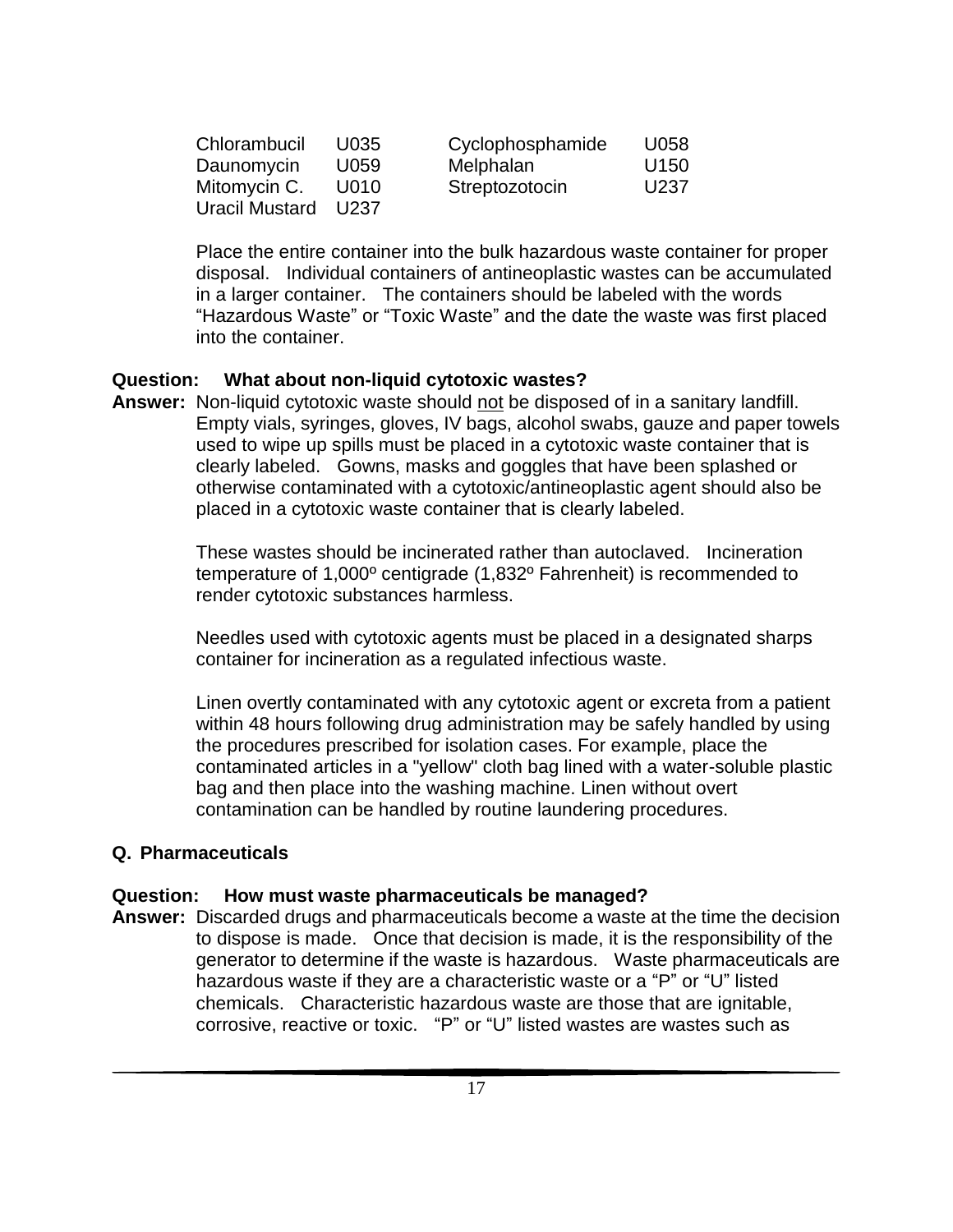commercial chemical products, manufacturing chemical intermediates, off-specification commercial chemical products or manufacturing chemical intermediates, mixtures of the chemicals listed and spill residues. The North Dakota hazardous waste management rules contain a list of "P" and "U" wastes.

Pharmaceuticals are listed hazardous wastes only if they consist of a *single active ingredient*. For example, a 1 to 10,000 vial of epinephrine is a "P-listed" P042 hazardous waste if it is being disposed. There may be other chemicals in the product, but if the *only active ingredient* is "P" or "U" listed, then the product is a listed hazardous waste.

Examples of "P" listed hazardous wastes are Nicotine, P075, used in anti-smoking medicines; and, Epinephrine, P042, used to treat insect sting anaphylactic shock.

Examples of "U" listed hazardous wastes are Lindane, U129, used for lice shampoo; Warfarin < 0.3%, U248, used as an anticoagulant; and, Selenium sulfide, U205, used in dandruff shampoos.

Examples of characteristic hazardous waste are (a) certain brands of nasal decongestants and contact lens cleaners containing thimerosal have the toxicity characteristic of mercury, D009 (b) some mouthwashes containing > 24% alcohol are ignitable D001; and (c) some brands of silver nitrate cauterizers are ignitable, D001, and have the toxicity characteristic of silver, D011.

Use of a reverse distributor is an acceptable option for management of outdated pharmaceuticals.

#### **Question: What about controlled substances?**

**Answer:** Controlled substances such as codeine, opiates, tranquilizers, etc., are addressed under different regulations by the U.S. Drug Enforcement Agency and the North Dakota Pharmacy Board.

#### **R. Home Health Care Providers**

## **Question: What should Home Health Care Providers (HHCP) do with infectious waste generated in the home setting?**

**Answer:** If HHCP leave the waste at the home of the patient it is exempt from the rules. We suggest the waste be segregated from the other household waste and double bagged. Sharps should be placed in a hard-plastic or metal container with a screw-on or tightly secured lid. Before discarding a container, be sure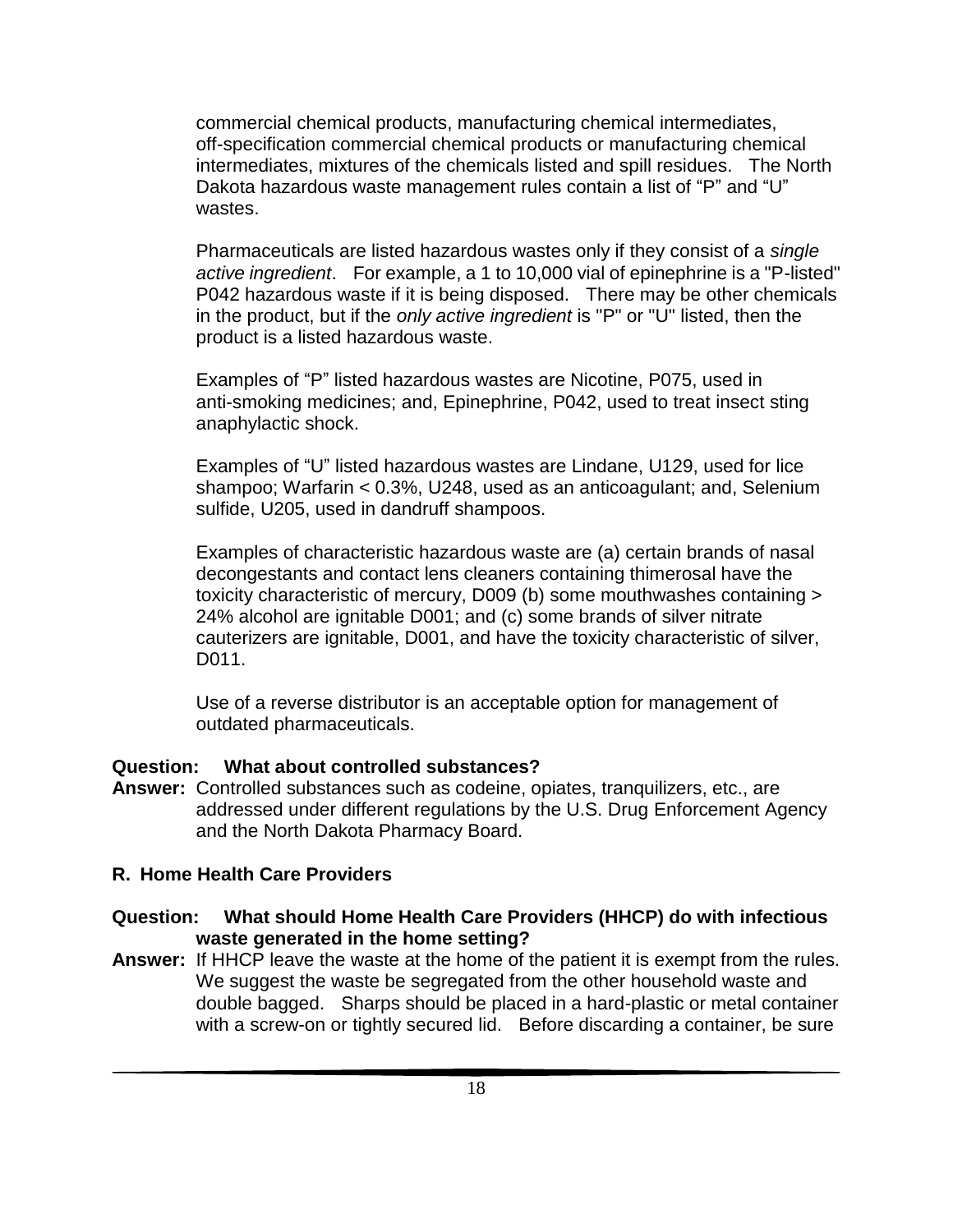to reinforce the lid with heavy-duty tape. Many containers found in the household will do, or you may purchase containers specifically designed for the disposal of medical waste sharps.

If HHCP take infectious waste with them for disposal elsewhere, they must comply with the ND Regulated Infectious Waste Management regulations. If they take the waste back to a hospital or clinic for proper disposal they do not need a ND waste hauler permit to transport the waste. However they must comply with DOT packaging requirements. In the August 14, 2002, revision of the hazardous materials standards for infectious substances, DOT determined that regulated medical waste from generated through home treatment of medical conditions by professional health care providers was considered materials of trade (MOT). Items considered MOT is material that is a diagnostic specimen, biological product or regulated medical waste. Any isolation waste or Category A infectious substance may not be transported at a MOT.

## **S. Miscellaneous**

## **Question: Can generators dispose of untreated waste at the local landfill?**

- **Answer:** No. Regulated infectious waste cannot be disposed at the local landfill or any other permitted landfill unless it has been rendered noninfectious.
- **Question: Can the local landfill reject infectious wastes that have been treated? Answer**: Yes. Landfill operators have the right to reject any waste for disposal in the landfill, even if federal, state or local regulations allow landfill disposal of such waste.

## **T. Contact Information**

- **Question: Where can questions or information requests be directed concerning the Bloodborne Pathogen Standard and the North Dakota Infectious Waste Regulations?**
- **Answer:** Questions or information requests concerning the BPS may be directed to the North Dakota Department of Health, Division of Health Facilities, at 701.328.2352. Questions or information requests concerning North Dakota's Infectious Waste Regulations may be directed to Christine Roob, North Dakota Department of Health, Division of Waste Management, at 701.499.5207.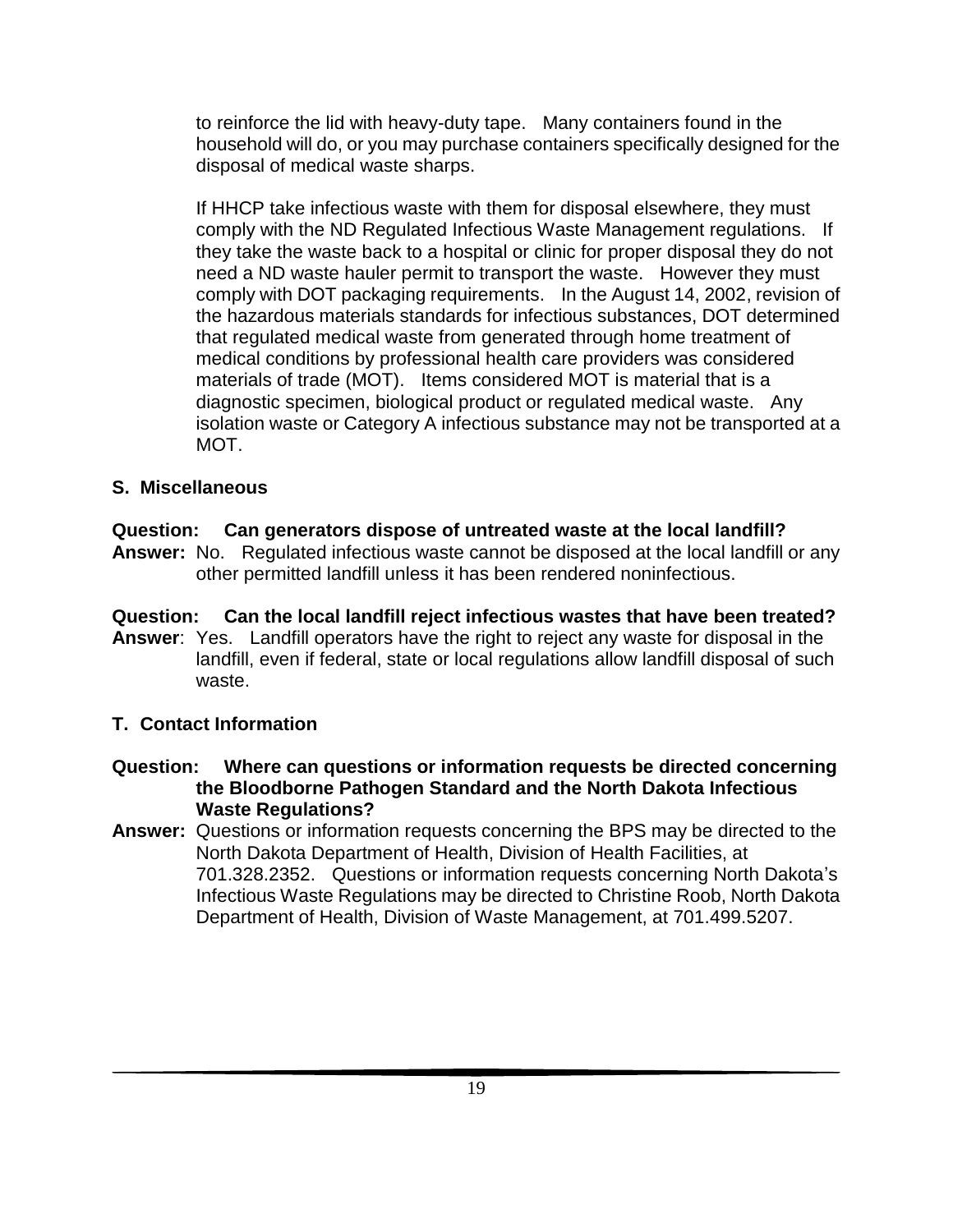## **Attachment 1**

#### **CHAPTER 33-20-12 REGULATED INFECTIOUS WASTE**

| <b>Section</b> | Page |
|----------------|------|
|                |      |
|                |      |

#### **33-20-12-01. Definitions.**

- 1. As used in this article, "regulated infectious waste" means an infectious waste which is listed in subdivisions a through g of this subsection. Ash from incineration and residues from disinfection processes are not infectious waste once the incineration or the disinfection has been completed.
	- a. Cultures and stocks. Cultures and stocks of infectious agents and associated biologicals, including cultures from medical and pathological laboratories; cultures and stocks of infectious agents from research and industrial laboratories; wastes from the production of biologicals; discarded live and attenuated vaccines; and culture dishes and devices used to transfer, inoculate, and mix cultures.
	- b. Pathological waste. Human pathological waste, including tissues, organs, and body parts and body fluids that are removed during surgery or autopsy, or other medical procedures, and specimens of body fluids and their containers.
	- c. Human blood and blood products. Liquid waste human blood; products of blood; items saturated or dripping with human blood; or items that were saturated or dripping with human blood that are now caked with dried human blood (including serum, plasma, and other blood components, and their containers).
	- d. Sharps. Sharps that have been used in animal or human patient care or treatment or in medical, research, or industrial laboratories, including hypodermic needles, syringes (with or without the attached needle), Pasteur pipettes, scalpel blades, blood vials, needles with attached tubing, and culture dishes (regardless of presence of infectious agents). Also included are other types of broken or unbroken glassware that were in contact with infectious agents, such as used slides and cover slips.
	- e. Animal waste. Contaminated animal carcasses, body parts, and bedding of animals that were known to have been exposed to infectious agents during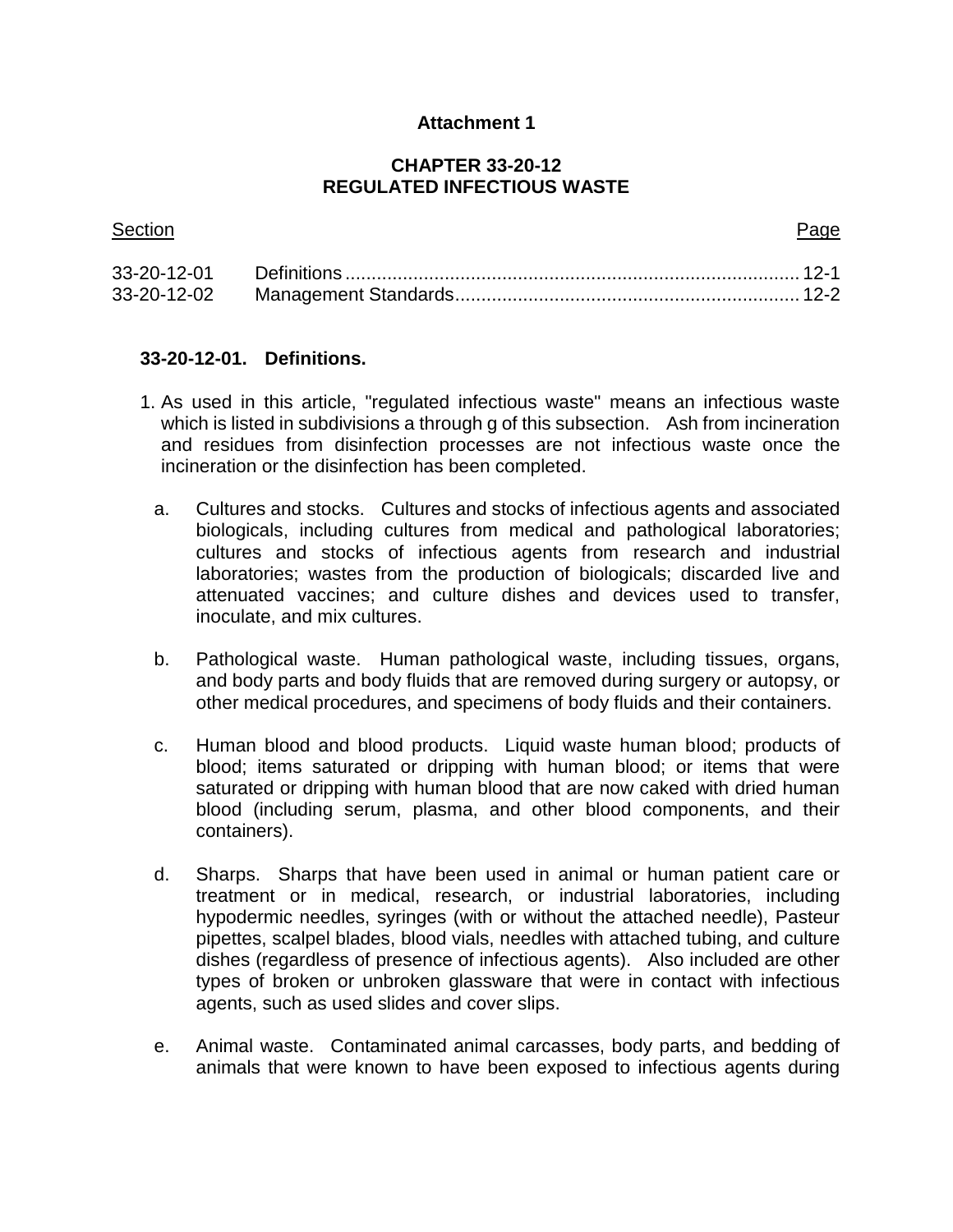research (including research in veterinary hospitals), production of biological, or testing of pharmaceuticals.

- f. Isolation waste. Biological waste and discarded materials contaminated with blood, excretion, exudates, or secretions from humans who are isolated to protect others from highly communicable diseases, or isolated animals known to be infected with highly communicable diseases.
- g. Unused sharps. Unused, discarded sharps, hypodermic needles, suture needles, and scalpel blades.
- 2. As used in this chapter, "disinfection or disinfect" means to remove, inactivate, or destroy blood borne pathogens on a surface or item to the point where the surface or item is no longer capable of transmitting infectious particles.

**History:** Effective December 1, 1992. **General Authority:** NDCC 23-29-04 **Law Implemented:** NDCC 23-29-04

**33-20-12-02. Management standards.** In addition to sections 33-20-01.1-04, 33-20-01.1-05, 33-20-02.1-01, and 33-20-04.1-08, every person who collects, stores, transports, treats, or disposes of regulated infectious waste shall comply with these standards of performance.

- 1. At the point of origin, regulated infectious waste must be separated from other wastes and placed in distinctive containers which do not leak and which are impervious, puncture resistant, and tear resistant and which contain obvious markings (for example, red or orange plastic bags or the biohazard label). Bags and containers holding regulated infectious waste must be tied, closed, or sealed securely to prevent leakage.
- 2. At the point of origin, sharps must be:
	- a. Separated from other regulated infectious waste, disinfected onsite, rendered nonsharp onsite, and then disposed; or
	- b. Placed in rigid and puncture-resistant biohazard containers and handled as required by subsection 5.
- 3. The handling and storage of regulated infectious waste, before the treatment of subsection 5, must be conducted in a manner which minimizes exposure to employees of the waste generator, the waste transporter, and the public.
- 4. Recycled containers or devices such as carts used for the handling of wastes must be disinfected after each use.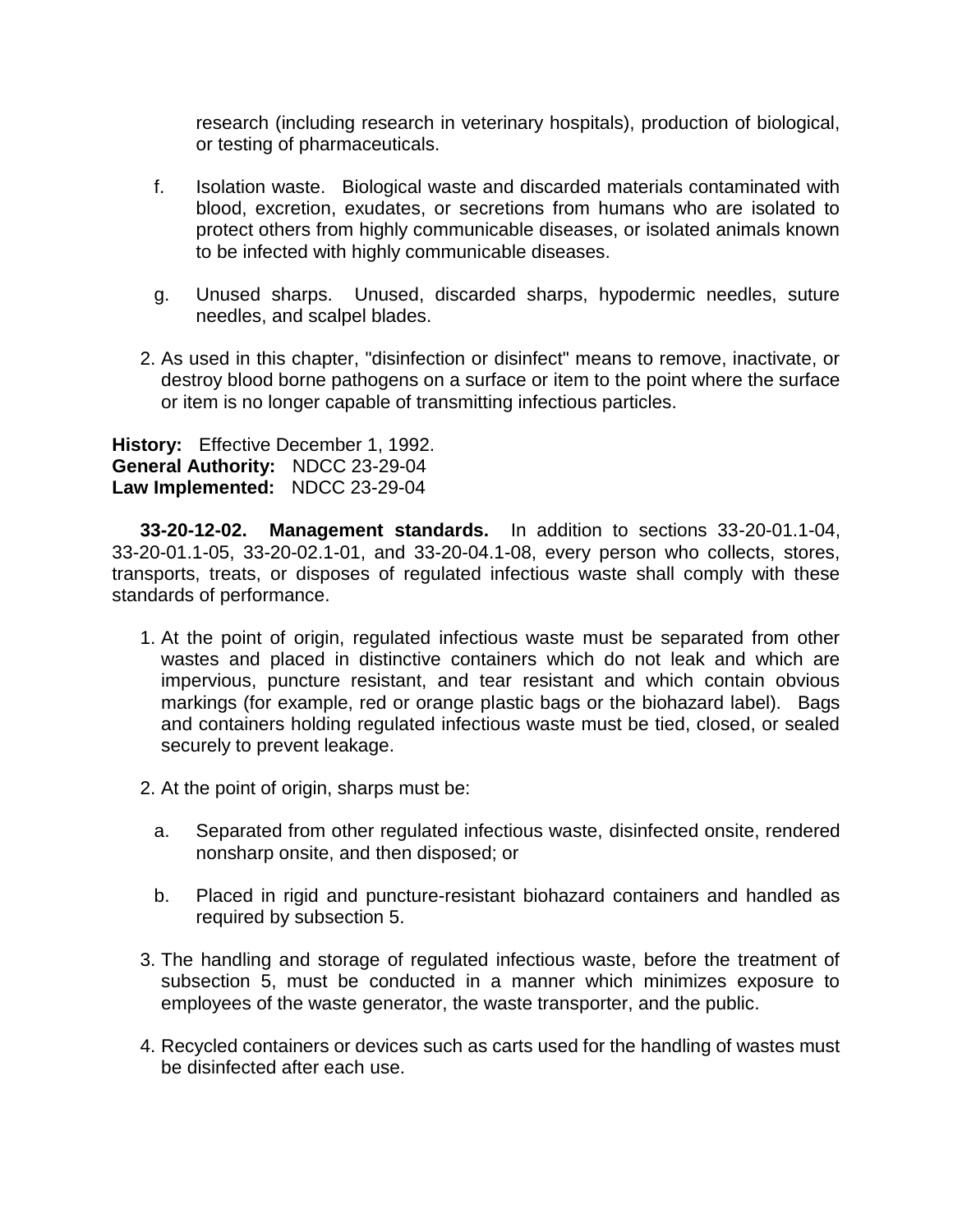- 5. All regulated infectious waste must be incinerated or disinfected and sharps that are not incinerated must be rendered nonsharp before disposal. Incineration and disinfection equipment and facilities shall meet the requirements of article 33-15 and this article.
- 6. Blood and blood products can be discarded without incineration or disinfection through municipal sewage disposal systems that meet the requirements of article 33-16.
- 7. The disposal of nonviable human fetuses shall meet the requirements of section 33-03-02-05.
- 8. An infectious waste which is not regulated by this chapter may be disposed at a permitted municipal waste landfill.
- 9. Household waste containing regulated infectious waste in amounts normally found in household waste may be disposed of at a permitted municipal waste landfill.

**History:** Effective December 1, 1992. **General Authority:** NDCC 23-29-04 **Law Implemented:** NDCC 23-29-04, 23-29-05.2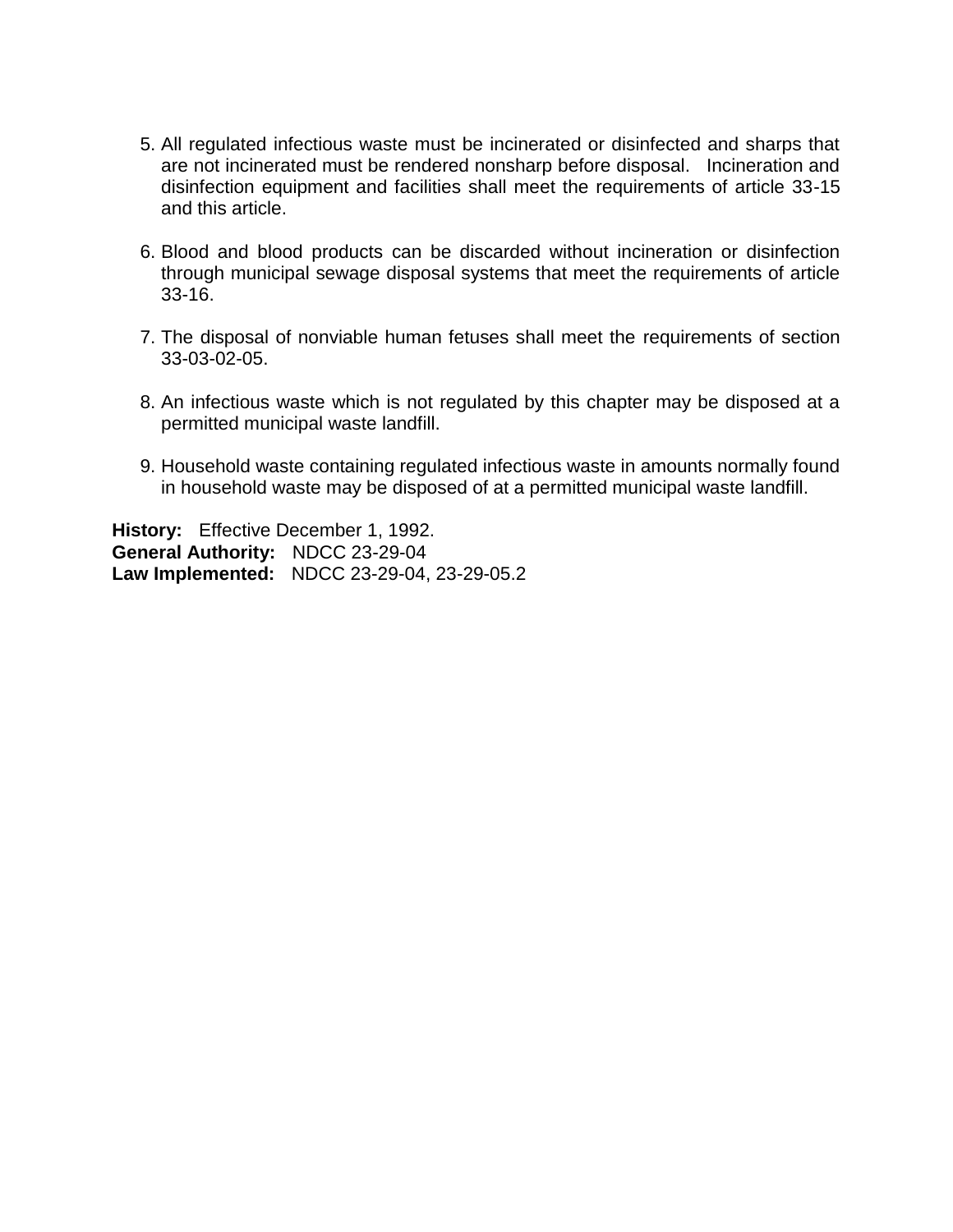## **Attachment 2**

#### **Alphabetical Order List J: EPA's Registered Antimicrobial Products for Medical Waste Treatment (Updated August 17, 2012)**

**Inclusion on this list does not constitute an endorsement by EPA.**

**Product:** CLOR MOR 56 PG **EPA Reg#:** 69681-25 **Registrant:** ALLCHEM PERFOMANCE, INC. **Approval Date:** 07/14/2008 **Active Ingredient:** Sodium dichloroisocyanurate dehydrate 99%

**Product:** CLOR MOR 60 PG **EPA Reg#:** 69681-26 **Registrant:** ALLCHEM PERFOMANCE, INC. **Approval Date:** 07/14/2008 **Active Ingredient:** Sodium dichloro-s-triazinetrione 99%

**Product:** COLD-STER **EPA Reg#:** 75661-1 **Registrant:** POSITIVE IMPACT WASTE SOLUTIONS, INC. **Approval Date:** 03/04/2005 **Active Ingredient:** Calcium oxide 86.8%

**Product:** ISOLYSER LTS-PLUS **EPA Reg#:** 1677-229 **Registrant:** ISOLYSER Co, Inc. **Approval Date:** 07/28/2004 **Active Ingredient:** Sodium dichloro-s-triazinetrione 10.2%

**Product:** OXYCHEM MAS 56 ALKALINE SANITIZER **EPA Reg#:** 935-48 **Registrant:** Occidental Chemical Corporation **Approval Date:** 02/18/2004 **Active Ingredient:** Sodium dichloro-s-triazinetrione dehydrate 25%

**Product:** POOLINE SUPER DICHLOR 56 **EPA Reg#:** 88346-1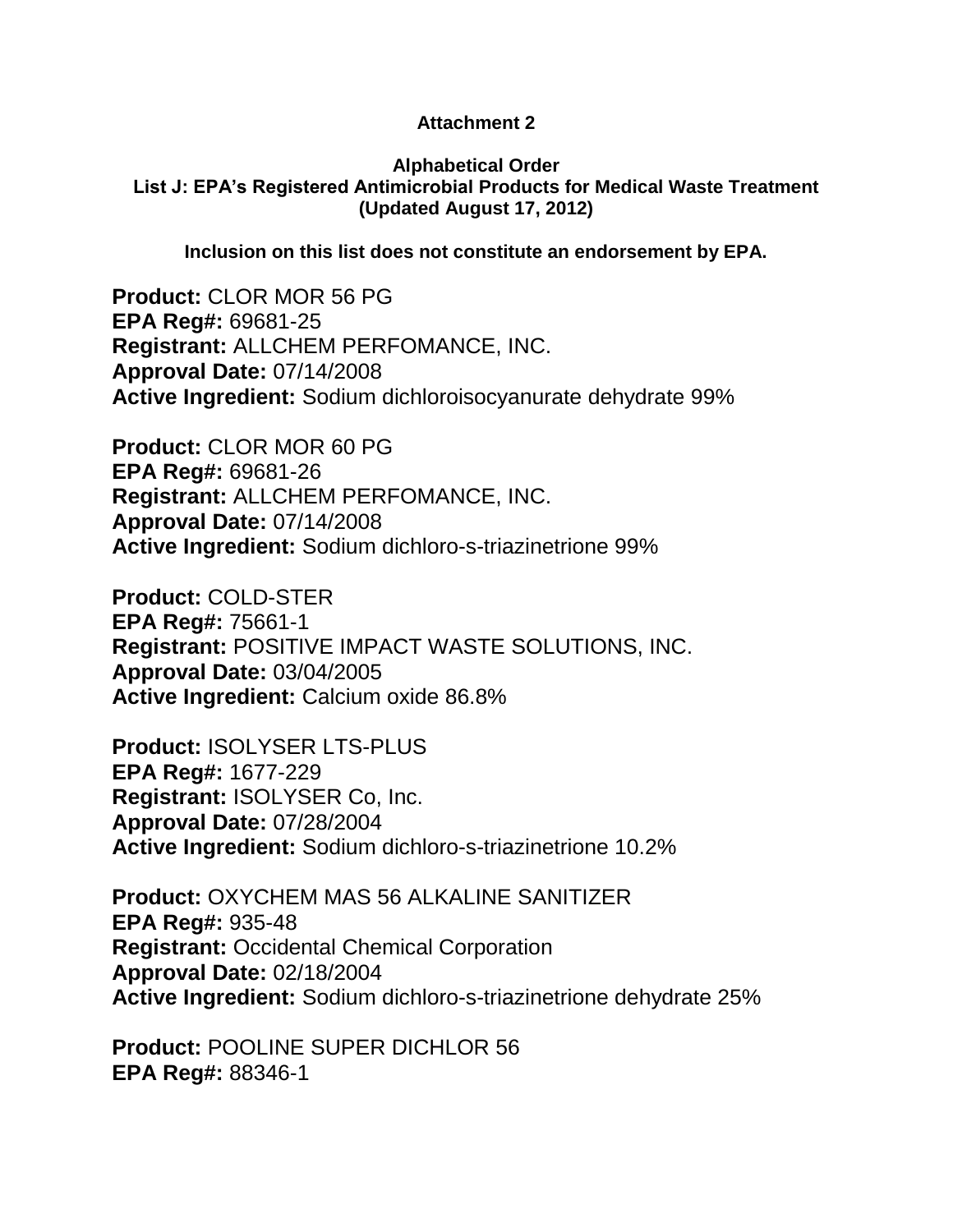**Registrant:** TIANJIN POOL & SPA CORPORATION **Approval Date:** 02/01/2012 **Active Ingredient:** Sodium dichloroisocyanurate dehydrate 99%

**Product**: PREMICIDE **EPA Reg#:** 46781-10 **Registrant:** METREX RESEARCH CORP. **Approval Date:** 10/26/2006 **Active Ingredient:** Glutaraldehyde 09.61%

**Product:** PUREBRIGHT 10% SODIUM HYPOCHLORITE SOLUTION **EPA Reg#:** 70271-10 **Registrant:** KIK INTERNATIONAL INC. **Approval Date:** 01/27/2010 **Active Ingredient:** Sodium hypochlorite 10%

**Product:** SANISORBX **EPA Reg#:** 72675-1 **Registrant:** MULTISORB TECHNOLOGIES, INC. **Approval Date:** 02/27/2003 **Active Ingredient:** Glutaraldehyde 09.6%

**Product:** STER-CID **EPA Reg#:** 71814-1 **Registrant:** GMS MARKETING SERVICES **Approval Date:** 07/29/2009 **Active Ingredient:** Glutaraldehyde 10.72% Alkyl\* dimethyl benzyl ammonium chloride \*(50%C14, 40%Cl2, 10%C16) 17.06% Didecyl dimethyl ammonium chloride 07.8%

**Product:** SUPER SOLID PLUS **EPA Reg#:** 86042-1 **Registrant:** DISORB SYSTEMS, INC. **Approval Date:** 04/06/2010 **Active Ingredient:** Sodium dichloro-s-triazinetrione 10.2%

**Product:** TRINOVA CHLOR **EPA Reg#:** 83471-4